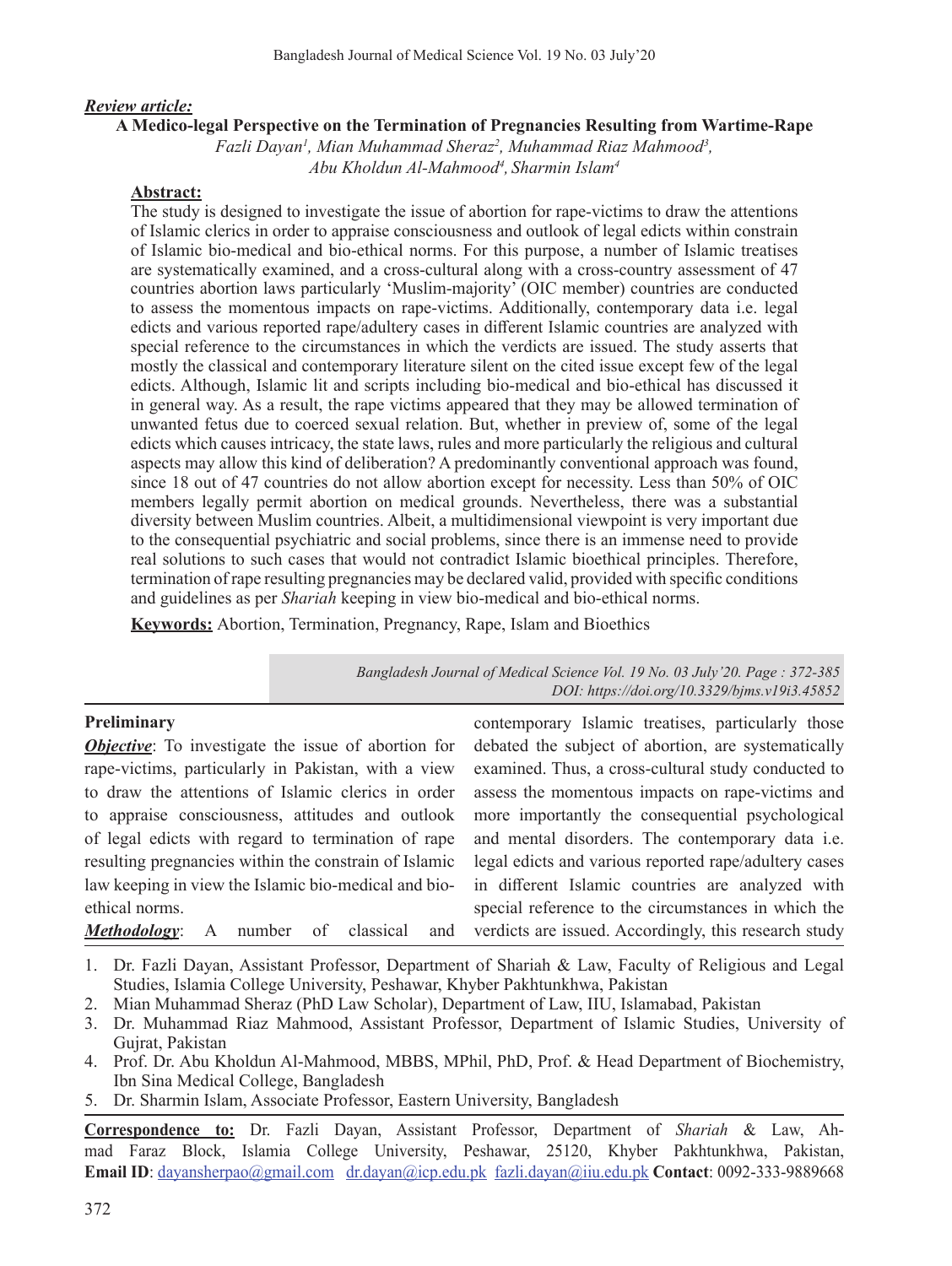conducted a cross-country assessment of 47 countries abortion laws particularly 'Muslim-majority' (OIC member) countries.

**Results**: Mostly, the classical and contemporary literature silent on the termination of rape resulting pregnancies except few of the legal edicts. Although, classical and contemporary treatises, including biomedical and bio-ethical, scripts has discussed abortion in general way. As a result, the rape victims appeared that they may be allowed termination of unwanted fetus due to coerced sexual relation. Thus, due to unavoidable circumstances, the rape-victims were optimistic that stand support for fetus termination in such cases (rape) will definitely have positive effects on their lives. But, whether in preview of, some of the legal edicts which causes intricacy, the state laws, rules, regulations and more particularly the religious and cultural aspects may allow this kind of deliberation? A predominantly conventional approach was found, since 18 out of 47 countries do not allow abortion under any circumstances except for the case of necessity to save mother's life. Thus, less than 50% of OIC member countries legally permit abortion for the case of necessity on medical grounds. Nevertheless, there was a substantial diversity between Muslim countries, whereby 10 countries i.e. 18% among the OIC members permit abortions only on couple's/woman's request. While another 18% allow it for 'physical/mental health', 'fetal abnormality' including 'rape' and 'incest'. So, among the socially conservative Muslim countries, 7 of them permit abortion for fetus deformities during the first 4 months of its gestation; 4–out of 7–countries in sub-Saharan Africa; and another 3 member countries in the Middle East permits it for fetus genetic disorders.

*Conclusion*: A multidimensional viewpoint, concerning the issue of termination of rape resulting pregnancies, is very important due to the consequential psychiatric and social problems.Thus, comprehended (interdisciplinary and multidisciplinary) experts/ professionals and religious scholars needs to establish a clear-cut stand to facilitate the rapevictims. Since, there is an immense need to provide real solutions to such cases that would not contradict Islamic bioethical principles. Because, an unwanted pregnancy often causes impaired mother-child relationship which leave negative impacts on the infant's physical and mental health. Hence, noncompliance and non-allowance of abortion in rape cases may expose the victims to further grief, sorrow and regret. Therefore, termination of rape resulting pregnancies may be declared valid, provided with specific conditions and guidelines as per *Shariah* keeping in view bio-medical and bio-ethical norms.

# **Introduction**

Arguably, is the issue of abortion or termination of pregnancies for a Muslim women rape-victim justified by necessity? Indeed, such a complex matter, whether rape is committed in war or even in peace times, needs thorough investigation from the perspective of Islamic law. Because, the unwanted resulting pregnancy could cause psychiatric dilemma and mental disorder, since habitually the raped victim (i.e. the patient) suffers from a major mental depressive disorders along with posttraumatic stress disorder, which may justify fetus termination on a psychological and clinical basis; i.e. medical necessity.<sup>1</sup> However, some of the legal edicts had caused uncertainties, by linking the process of termination to killing of a human soul unjustly particularly after fetus '*ensoulment*', on the final decision making with regard to abortion in rape cases. So, therefore, prior to making this kind of deliberation, termination of pregnancies for a rape-victim Muslim woman, demands the Islamic scholars to be well-understood of the relevant and connected/involved issues, like psychiatric and social problems beyond the clinical judgment in relation to termination of pregnancies which encompasses legal provision, ethical obligation and clear religious understanding needs for a stand support of medical decisions in rape cases.<sup>2</sup>

Factually, the classical treatises of Islamic law and jurisprudence do not encourage abortion, rather principally deliberate fetus termination stand prohibited. However, majority of the jurists deem it permissible in case of necessity and dire need, provided with specific stages of fetal development. Nevertheless, there is an agreement among the jurists regarding abortion at the time when the fetus could cause an imminent threat to mother's life. But, after fetus '*ensoulment*' (i.e. 120 days), abortion regarded as prohibited except for medical necessity (*see table no. 1*). However, there is remarkable diversity among the jurists with regard to other circumstances for example "preserving physical beauty or mental health", "social or economic reasons", "fetal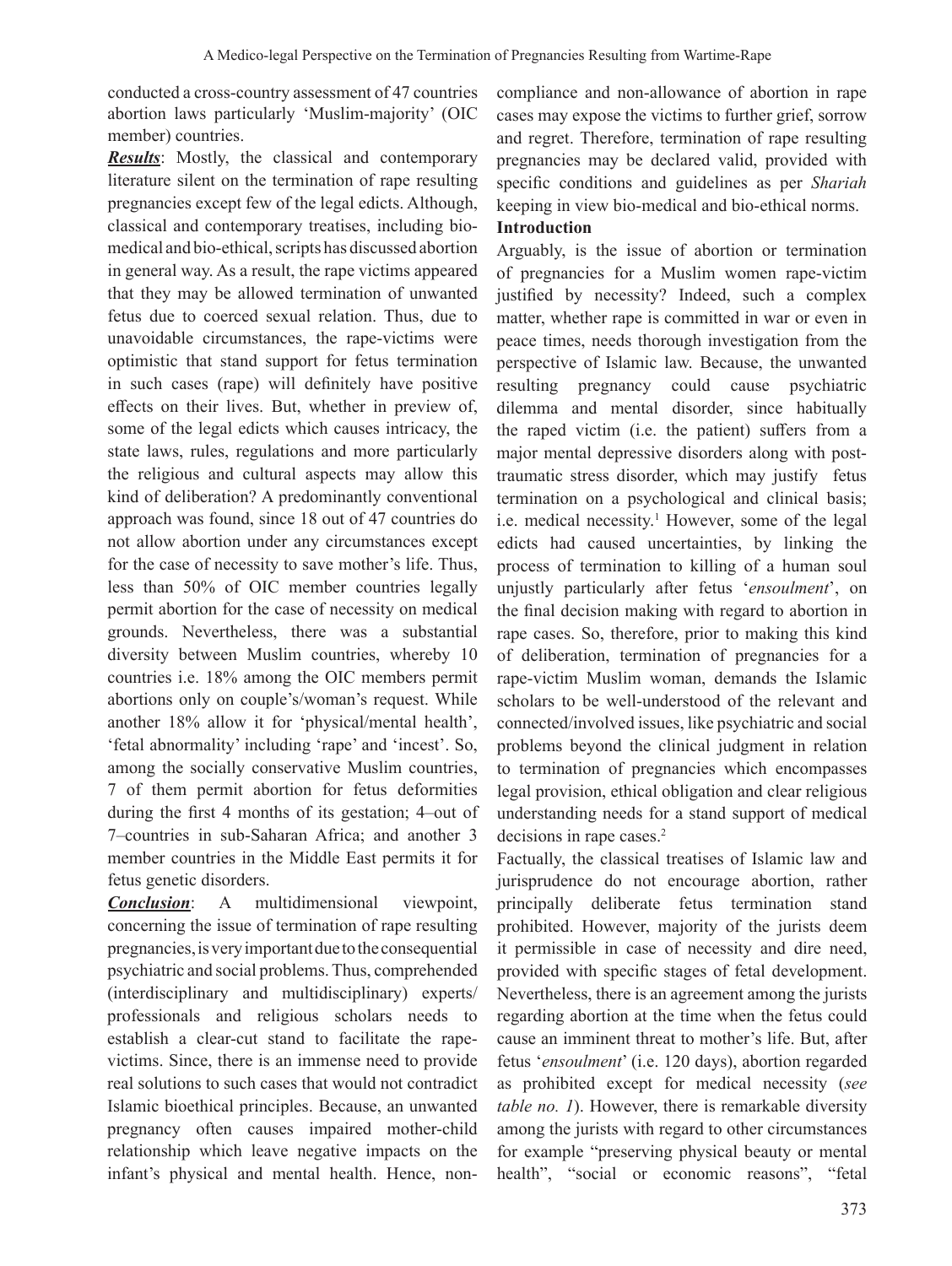impairment/deformation", "rape or adultery" and many other reasons causes perplexity and intricacy. That is why, 100% of the rape-victims are not satisfied with the existing laws, more particularly with the attitude of traditional clerks; and would look towards comprehended scholars of the religion

for appropriate answers to such issues and more importantly to modern-day biomedical and bioethical queries. This study, therefore, attempts to provide a framework and a consolidated path to the question of abortion/termination of rape resulting pregnancies.

**Table No. 1. Embryology in the Holy Quran i.e. fetal development stages and views of the jurisprudential legal schools**

| Stage(s)         | <b>Stage Name</b>                        | <b>Time Period/</b><br><b>Fetus</b> age | Occurrence/<br>What occurs                                                            | <b>Abortion</b> | Views of Fight School(s) Regarding |
|------------------|------------------------------------------|-----------------------------------------|---------------------------------------------------------------------------------------|-----------------|------------------------------------|
|                  | Nutfah<br>(sperm/semen)                  | Conception<br>up-to 40 days             | When both the sperm and egg (ovum)<br>gathered In the female's womb                   | Hanafī          | Permitted                          |
| -1               |                                          |                                         |                                                                                       | Mālikī          | <b>Minority Permitted</b>          |
|                  |                                          |                                         |                                                                                       | Shafi'i         | <b>Majority Permitted</b>          |
|                  |                                          |                                         |                                                                                       | Hanbalī         | Permitted                          |
|                  |                                          |                                         |                                                                                       | Hanafī          | Permitted                          |
| $\overline{2}$   | Alaqah                                   |                                         | The fertilized ovum develops into a                                                   | Mālikī          | Prohibited                         |
|                  | (Blood clot)                             | After conception: 41-80 days            | clinging/congealed blood clot                                                         | Shafi'i         | <b>Some Permitted</b>              |
|                  |                                          |                                         |                                                                                       | Hanbalī         | <b>Some Permitted</b>              |
|                  |                                          | Clot forms into flesh: 81-120 days      |                                                                                       | Hanafi          | Permitted                          |
|                  | Mudghah<br>(Lump of flesh)               |                                         | The congealed blood clot forms into a<br>clump of flesh in the female's womb          | Mālikī          | Prohibited                         |
| $\overline{3}$   |                                          |                                         |                                                                                       | Shafi'i         | <b>Some Permitted</b>              |
|                  |                                          |                                         |                                                                                       | Hanbalī         | <b>Some Permitted</b>              |
|                  | 'Izām (bones)<br>And <i>lahm</i> (flesh) | Skeleton: 121-180 days                  |                                                                                       | Hanafi          | Prohibited                         |
| $\boldsymbol{4}$ |                                          |                                         | The clamp of flesh develops<br>into (human) skeleton<br><i>i.e.</i> bones and muscles | Mālikī          | Prohibited                         |
|                  |                                          |                                         |                                                                                       | Shafi'i         | Prohibited                         |
|                  |                                          |                                         |                                                                                       | Hanbalī         | Prohibited                         |
|                  | Khlqan ākhar<br>(Sprit/<br>'ensoulment') | Human shape: 121-180 days               |                                                                                       | Hanafī          | Prohibited                         |
| 5                |                                          |                                         | 120 days after conception<br>The fetus is being en-souls<br>with Allah's spirit       | Mālikī          | Prohibited                         |
|                  |                                          |                                         |                                                                                       | Shāfi'ī         | Prohibited                         |
|                  |                                          |                                         |                                                                                       | Hanbalī         | Prohibited                         |

*Important note*: The presented table is compiled by the author (Fazli Dayan) through consulting the wellaccepted classical treatises of Islamic law.

Resultantly, the standard views of four established legal schools of thought has taken into account and have been presented for the ease of readers. Accordingly, their followers may follow one of the standard rules of any one of these equally orthodox schools. Moreover, the *Shīʿah* school of thought is excluded from the present study to avoid additional discussion, although mostly contemporary *Shīʿah* scholars do not allow abortion without assessing any reason to it. However, they tolerate abortion/fetustermination on the basis of extreme necessity, before fetus properly *en-souls*, (i.e. four months0, only on the grounds of fetal deformation or threat to mother's life.

# **Reported Cases**

Various cases are reported particularly in Muslim countries (*see table no. 2*). Some girls/women are ganged raped, while many are raped during wartime. One interesting thing is that almost all of them seek legal abortion, since, normally in such cases; the decision is fully supported by the victim's parents for the purpose of face-saving and to avoid unavoidable consequences of psychological and mental disorders.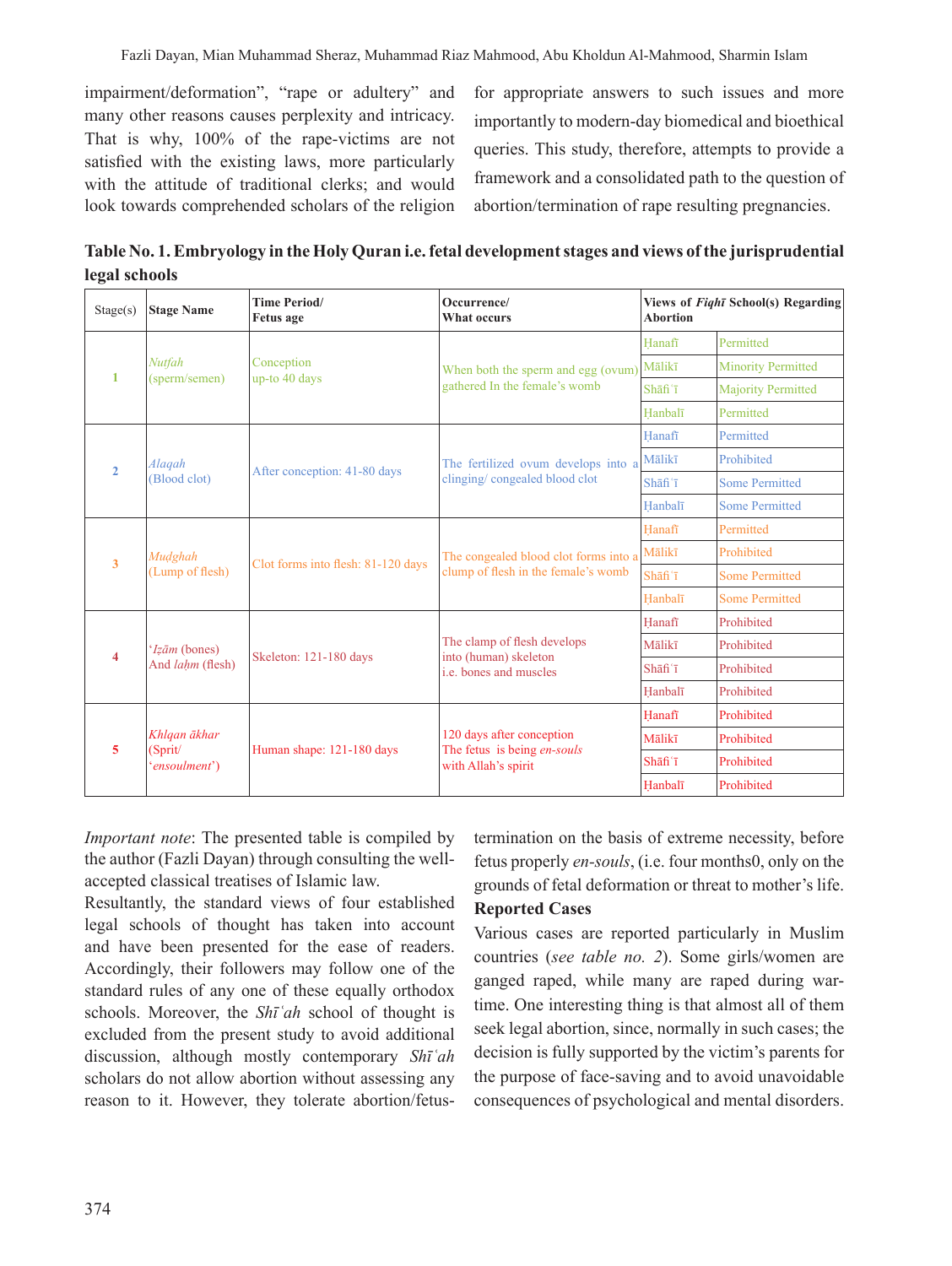| Table No. 2. Some glimpse of the honor killing rape-victims (including rape/adultery in wartime and peace |  |  |
|-----------------------------------------------------------------------------------------------------------|--|--|
| time) in Muslim countries and its consequences                                                            |  |  |

| N <sub>0</sub> | Case nature/<br>and victim's<br>name                   | Country/State<br>name and case<br>year | Occurrence/ what occurs                                                                                                                                                                                                                                                                                                                                                                                                                                                                                                                                                                                                                                                                                                                                                          | Jurisprudential view, <i>i.e.</i> legal analysis                                                                                                                                                                                                                                                                                                                                                                                                                                                                                                                                                                                                                                                                                                                                                                                                                                                                                                                                                                                                                                                                                                                                                                                                                                                                                                 |
|----------------|--------------------------------------------------------|----------------------------------------|----------------------------------------------------------------------------------------------------------------------------------------------------------------------------------------------------------------------------------------------------------------------------------------------------------------------------------------------------------------------------------------------------------------------------------------------------------------------------------------------------------------------------------------------------------------------------------------------------------------------------------------------------------------------------------------------------------------------------------------------------------------------------------|--------------------------------------------------------------------------------------------------------------------------------------------------------------------------------------------------------------------------------------------------------------------------------------------------------------------------------------------------------------------------------------------------------------------------------------------------------------------------------------------------------------------------------------------------------------------------------------------------------------------------------------------------------------------------------------------------------------------------------------------------------------------------------------------------------------------------------------------------------------------------------------------------------------------------------------------------------------------------------------------------------------------------------------------------------------------------------------------------------------------------------------------------------------------------------------------------------------------------------------------------------------------------------------------------------------------------------------------------|
| 1.             | Rape<br>(Amal)                                         | Jordan<br>(1999)                       | A, 17 years old Jordanian girl named 'Amal' told her<br>family that she became pregnant after being raped by<br>her father's friend. Thus, her sister-in-law sold her gold<br>jewelry, to pay for an unwanted fetus termination or<br>abortion, but the doctor refused to perform the process of<br>jewelry. So, he (Amal's father) and his son 22 years old greater harm.<br>(Amal's) brother shot Amal eight times, leaving her for<br>dead. But, fortunately, she survived and sent to jail. So, it<br>must be noted here that Amal was a six months pregnant<br>girl at the time since her father, brother and cousins wanted<br>to kill her. <sup>3</sup>                                                                                                                   | abortion telling them that it is an illegal procedure. After Again, this case faces multiple questions, however, and<br>going back to home, her father bought a gun through the hence the fetus termination/abortion in rape cases may be<br>money which came from his daughter's sister-in-law's gold declared valid at any time in order to avoid the victims from                                                                                                                                                                                                                                                                                                                                                                                                                                                                                                                                                                                                                                                                                                                                                                                                                                                                                                                                                                             |
| 2.             | Adultery<br>(Karteen<br>Karikender)                    | Fujairah<br><b>UAE</b><br>(2000)       | A, 29 years old Indonesian expatriate, pregnant woman<br>was convicted by an Islamic tribunal in the United Arab<br>Emirate of Fujairah and ordered to be stoned to death for<br>adultery. Her crime was that the police had arrested her<br>after it was reported that she was unmarried and become<br>pregnant. <sup>4</sup> Although, later on her appeal was accepted,<br>since, a lawyer was hired, by the Indonesian embassy in<br>Abu Dhabi, on behalf of the accused (woman) to appeal<br>against the sentence.                                                                                                                                                                                                                                                          | This case, however, again faces multiple legal questions, such<br>as, whether a woman, despite of adultery or rape, may subject to<br>punishment while she is pregnant? Or the punishment shall be<br>delayed till she has given birth and the child is properly weaned.<br>Additionally, whether for unmarried male or female adulterer the<br>prescribed punishment, called <i>Hadd</i> as per Islamic law, was hundred<br>lashes or stoning to death? Since, in Islam, the one who is married<br>will be stone to death after the crime of fornication is duly proved<br>as per Islamic law of evidence. Furthermore, one very interesting<br>point even in case of an established adultery, will the punishment<br>of adultery for unmarried man/woman is hundred lashes or stoning<br>to death? Since, in the cited case, whatever as the case may be, the<br>victim raped/adulterer girl was unmarried and pregnant. Hence, as<br>per Islamic law, so many quarries/questions possibly are raised on the<br>mentioned case. That is why, due to ignorance, non-Muslims blame<br>Islam and Muslims community. But, the reason is, however, ordinary<br>Muslims not only lack the real understanding of Shariah rather its<br>improper and unsound application cause an intricacy which may<br>shake the roots/core concepts of Islamic law. |
| 3.             | Premarital sex/<br>Adultery<br>(Amina<br>Abdullahi)    | Zamfara<br>State of Nigeria<br>(2001)  | A, 17 years old, pregnant girl received 100 lashes in a<br>public flogging due to 'premarital sex' by the evidence that<br>she had become pregnant out of the wedlock. Although,<br>her claim of rape by three men was dismissed by a <i>Shariah</i><br>court and she was convicted in 'Gusau' capital of Nigeria's<br>northern 'Zamfara' state and sentenced her 100 lashes. The<br><i>Shariah</i> court also added 80 lashes to her sentence of rape<br>for false accusations ( <i>qizf</i> ). Accordingly, she received 180<br>lashes for adultery and <i>qazf</i> respectively. <sup>5</sup>                                                                                                                                                                                 | This case, however, face/ confronts many legal questions<br>within constrain of Islamic law. Such as, despite the fact,<br>whether punishing a pregnant women is allowed in Islamic<br>law? Secondly, in the event of her claim of rape by three<br>men; whether in such case <i>Hadd</i> of Zina <sup>3</sup> along with the <i>qazf</i><br>is applied? Although, one cannot deny the facts but the way<br>people interpreting the legal rules are beyond understanding<br>of one's mind.                                                                                                                                                                                                                                                                                                                                                                                                                                                                                                                                                                                                                                                                                                                                                                                                                                                       |
| 4.             | Marrying<br>against the<br>family-Will<br>Ghazala Khan | Denmark<br>2005                        | A, 18 years old Ghazala Khan, a resident of Danish town<br>of Middelfart, Demanrk, was a Pakistani origin descent<br>girl, who was shot dead by her brother (Akhtar Abbas)<br>two days after she had concluded her love marriage to<br>Emal Khan, against the will of the family members. So,<br>factually, Ghazala's brother (Akhtar Abbas) shot both the<br>newly weeded couple (Ghazala and Emal Khan). However,<br>Ghazala was shot fatally and thus murdered/killed instantly/<br>on spot. But, so far as her husband, Emal Khan's is<br>concerned, he was shot twice in his abdominal region and<br>hence survived later after a long surrogacy.                                                                                                                           | This case confronted many legal questions as per Islamic<br>law. see, the below case.                                                                                                                                                                                                                                                                                                                                                                                                                                                                                                                                                                                                                                                                                                                                                                                                                                                                                                                                                                                                                                                                                                                                                                                                                                                            |
| 5.             | Marrying<br>against the<br>family-Will<br>Sadia Sheikh | Belgium<br>2007                        | A, 20 years old Belgian woman of Pakistani origin was<br>shot by her brother (Mudusar Sheikh). Since, her sister<br>(Ms. Sadia Sheikh) had left her house after her parents<br>forced her for an arranged marriage i.e. to marry a cousin<br>to whom she had never met in Pakistan. Although, despite<br>the wish of her family, she moved with a Belgian man<br>named Jean to whom she loved. Later, Sadia Sheikh's<br>brother (Mudusar Sheikh) confessed the murder of her<br>sister during the trial in the year 2011, claiming that he<br>had done the murder alone, but a jury pronounced all the<br>associated four members of the family guilty of the murder<br>and sentenced each to prison. The case, however, has been<br>called Belgium's first honor killing trial. | This case faces numerous legal questions as per Islamic law.<br>Because, marital contract/bond, marrying to someone else is the<br>sole right of the parties (couple i.e. male and female) to the contract,<br>but due to ignorance of the <i>Shariah</i> and law ordinary normally<br>people deem love marriages against the principles of Shariah. And<br>hence they think it equivalent to adultery and an unlawful, illegal<br>and prohibited sexual relation. Although, it is the sole right of the<br>marrying partners i.e. boys and girls as per Islamic law. Since, the<br>example of Fāțimah bint Muhammad (May Allah be pleased with<br>her) is very important to quote in this regard, as her marriage contract<br>was already concluded in the heavens, but, however, her beloved<br>father (i.e. the Prophet Muhammad (peace be upon him), put forward<br>the proposal from 'Alī to Fāṭimah. To which she remained silent and<br>accordingly did not reject the proposal. The Prophet Muhammad<br>(peace be upon him) took this to be a sign of affirmation and consent,<br>since there was a clear signs from the God almighty for her destiny.<br>Thus, it clearly signifies that concluding marital contract is the sole<br>right of the parties to the marital contract.                                                       |

*Important note*: The presented table is compiled by the author (Fazli Dayan) through consulting various studies.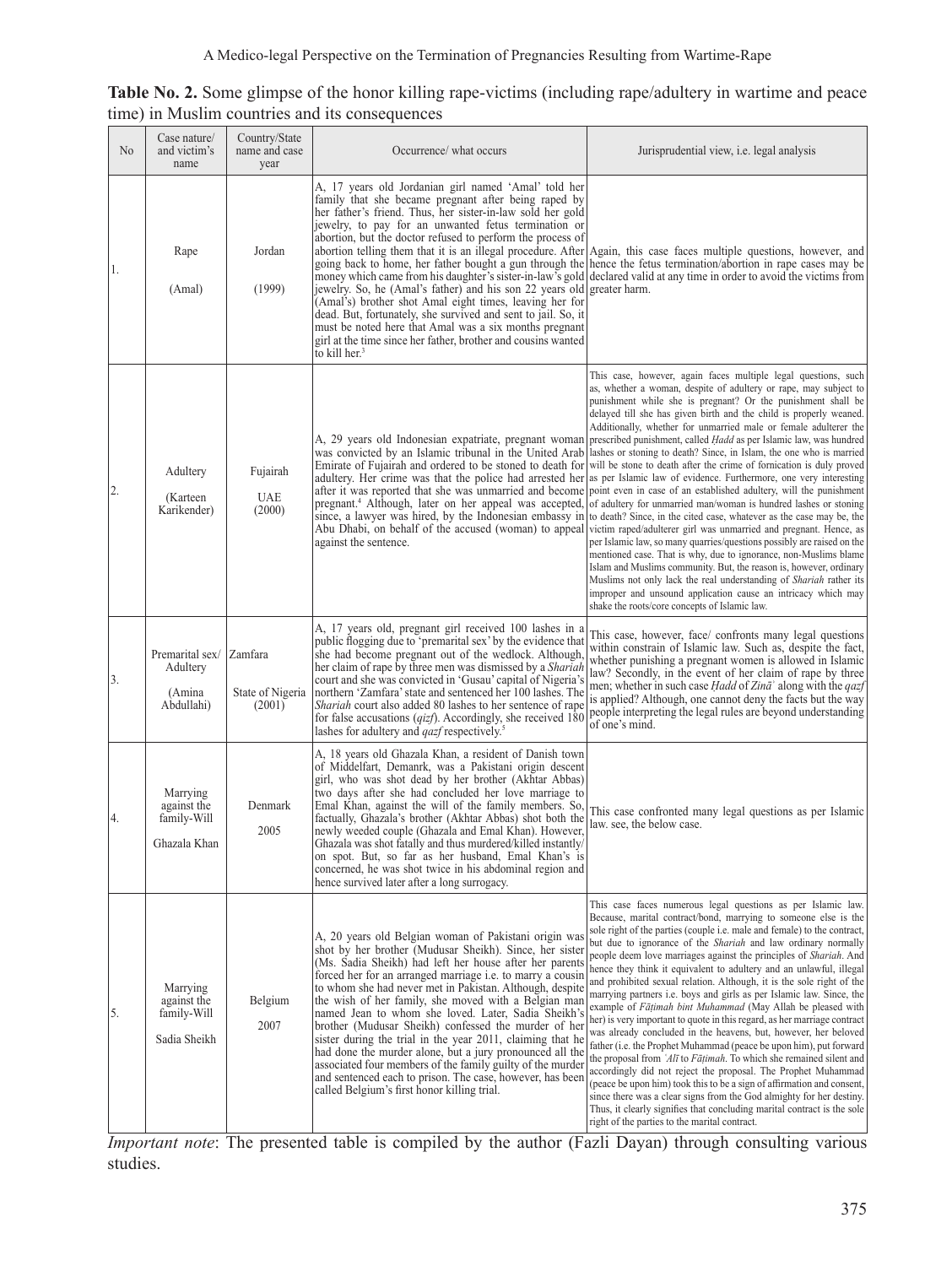Many cases, even in Islamic countries, are reported, for example: in Jordan, a 21 years old girl/woman was shot to death by her brother, because she was pregnant outside marriage. Her brother said he killed his sister to "wash the family honor".<sup>6</sup> Further, 14 years old mentally retarded Arab girl/woman was raped in the street. Accordingly, when her pregnancy became visible and apparent, she was put to death.<sup>7</sup> Moreover, in Bangladesh, an adolescent girl was poisoned by her parents when they discovered her extramarital pregnancy.8 In a study of 38 cases of sexual abuse among Palestinian girls aged up to 19 years; so 11 of the victims had sought help in order to terminate a pregnancy resulting from sexual rape. While, 3 of 11 girls were killed/murdered by their family member/s; 2 had been incarcerated by authorities to save their lives but 1 was killed by a sister who slipped poisoned food into her cell.<sup>9</sup> Similarly, an 18 years old girl/woman died in Bangladesh after an Islamic cleric ordered her buried to the waist in mud and lashed 101 times with a bamboo cane for having 'premarital sex' and then inducing an abortion with herbal medicines. Thus, despite of the method of punishment through 'bamboo cane', however, the fact is that the cleric prevented her family from taking her (the victim/patient) to a hospital after the sentence has been completed accordingly.<sup>10</sup> This kind of situations/cases may definitely harm the true essence of *Shariah* and law. Therefore, these sorts of cases need proper investigation, and hence the fetus termination/abortion in rape cases may be declared valid at any time in order to avoid the victims from greater harm.

# **Methodology**

Despite the classical and contemporary Islamic treatises–more particularly–those debated the subject of abortion, a cross-cultural study are conducted to assess the momentous impacts on rape and adultery-victims. The contemporary data i.e. legal edicts and various reported rape/adultery cases in different Islamic countries are analyzed with special reference to the circumstances in which the verdicts are issued. Thus, this research study conducted a cross-country assessment of 47 countries abortion laws particularly 'Muslim-majority' (OIC member) countries. A predominantly conventional approach was found, since 18 out of 47 countries do not allow abortion under any circumstances except for the case of necessity to save mother's life. Hence, less than 50% of OIC member countries legally permit abortion for the case of necessity on medical grounds. Nevertheless, there was a substantial

diversity between Muslim countries, whereby 10 countries a total of 18% among the OIC members permit abortions only on woman's request. While, another 10 equal to 18% allow abortion in case of 'physical and mental health', 'fetal abnormality' including 'rape' and 'incest'. So, among the socially conservative Muslim countries; 7 of them permit abortion for fetus deformities during the first 4 months of its gestation; 4 out the 7 countries in sub-Saharan Africa (Benin, Burkina Faso, Chad and Guinea); and another 3 member countries in the Middle East (Kuwait, Qatar and Iran) permits it for fetus genetic disorders (*see table no. 3*). Therefore, this research study clearly indicates that abortion of rape resulting pregnancies is regarded in Islamic law as per the legal edits (*see table no. 4*), since, it is one of the most important bioethical issues, probably for specific reasons of consequential dilemmas attached to it. Because abortion, in such cases, carries no strict bar particularly on the unmarried adulterer and rapevictims from the religious perspective, provided that if it is within constrains of Islamic law and bioethical/ biomedical norms.

*Keywords to various grounds*: L/T: Life/Threat (means that abortion is allowed, to save life in threat, at the time when the continuation of pregnancy threatens the mother's life. While, P.H: Physical Health, (render allowed abortion in cases where the resulting pregnancy could cause the mother's physical health. And, M.H: Mental Health (refers to a situation when the inducing pregnancy causes the mother's mental health). So, F.I: Fetal Impairment, (signify that abortion is legal to be carried-out in case of fetal impairment i.e. when the fetus is deformed in nature). Whereas, R & I: Rape & Incest (shows that abortion is even lawful in rape & incest cases). And, U.R: Upon Request (indicates that abortion is allowed upon the mother's request on additional enumerated grounds such as the fear of lactation, mother's age, and likewise grounds of financial matters, devastating and deficient capacity to care a child diligently).

*Important note*: The presented table is compiled by the author (Fazli Dayan) through consulting both the classical and contemporary treatises of Islamic law. Notably, the classical jurists did not make any distinction between the pregnancies resulting from rape and adultery. Additionally, looking towards classical treatises of the Islamic law and jurisprudence, one cannot find specific research or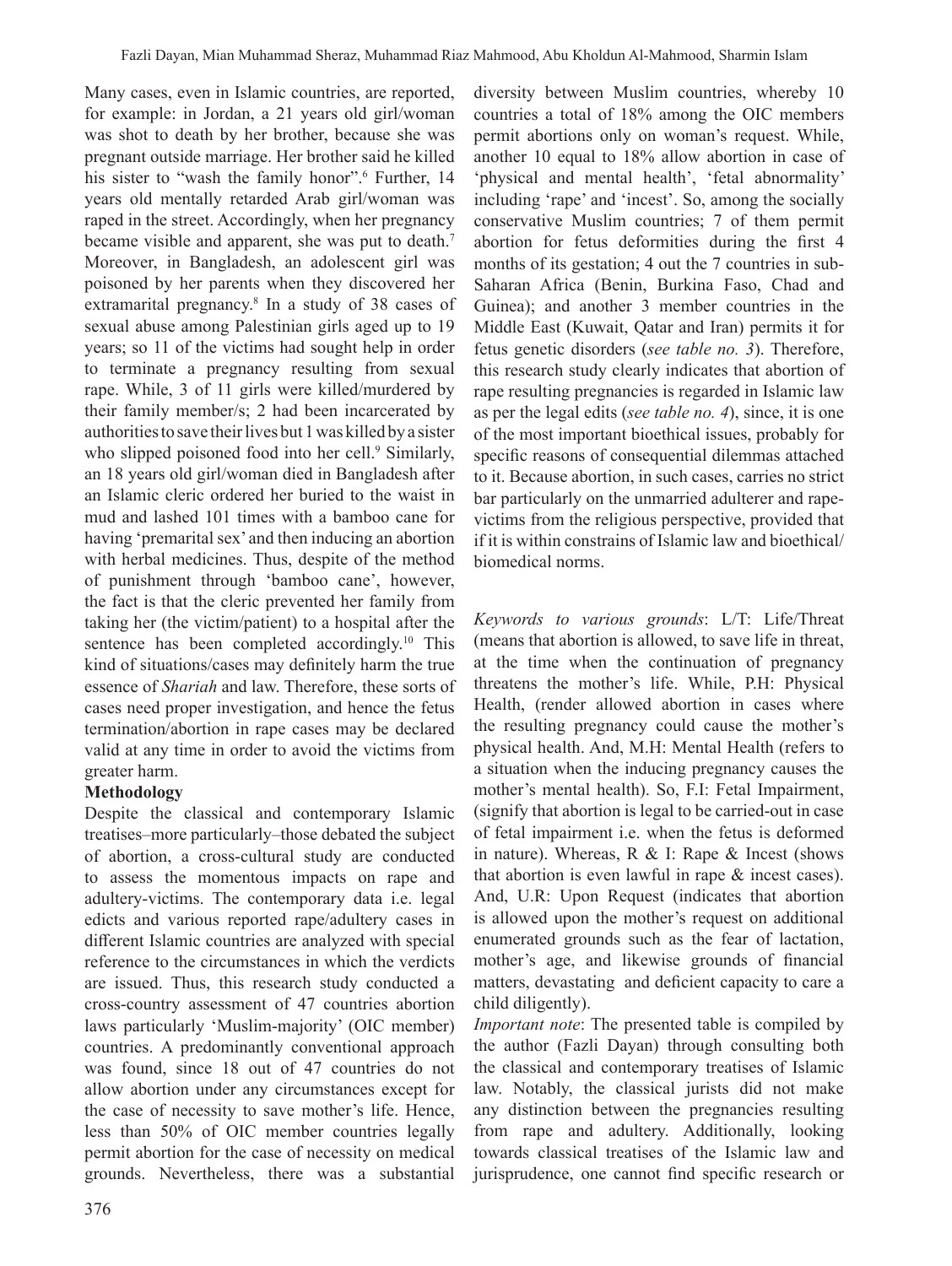|                               | Table No. 3. Basis for abortion rights available in OIC member countries |                              |                                                   |                         |                             |
|-------------------------------|--------------------------------------------------------------------------|------------------------------|---------------------------------------------------|-------------------------|-----------------------------|
|                               |                                                                          |                              | <b>Country Name &amp; Available Right's Basis</b> |                         |                             |
| $L/T$ :<br><b>Life/Threat</b> | P.H:<br><b>Physical Health</b>                                           | M.H.<br><b>Mental Health</b> | F.I:<br><b>Fetal Impairment</b>                   | R & I:<br>Rape & Incest | U.R:<br><b>Upon Request</b> |
| Afghanistan                   | Algeria                                                                  | Algeria                      | <b>Burkina Faso</b>                               | <b>Burkina Faso</b>     | Albania                     |
| Algeria                       | <b>Burkina Faso</b>                                                      | Gambia                       | Chad                                              | Guinea                  | Azerbaijan                  |
| Bangladesh                    | Chad                                                                     | Malaysia                     | Guinea                                            | Mali                    | Bahrain                     |
| <b>Burkina Faso</b>           | Comoros                                                                  | Morocco                      | Iran                                              | Sudan                   | Kazakhstan                  |
| <b>Brunei</b>                 | Gambia                                                                   | Sierra Leone                 | Kuwait                                            |                         | Kyrgyzstan                  |
| Chad                          | Guinea                                                                   |                              | Niger                                             |                         | Turkey                      |
| Comoros                       | Jordan                                                                   |                              | Qatar                                             |                         | Turkmenistan                |
| Djibouti                      | Kuwait                                                                   |                              |                                                   |                         | Tunisia                     |
| Egypt                         | Malaysia                                                                 |                              |                                                   |                         | Uzbekistan                  |
| Gambia                        | Maldives                                                                 |                              |                                                   |                         |                             |
| Guinea-Bissau                 | Morocco                                                                  |                              |                                                   |                         |                             |
| Guinea                        | Niger                                                                    |                              |                                                   |                         |                             |
| Indonesia                     | Pakistan                                                                 |                              |                                                   |                         |                             |
| Iran                          | Qatar                                                                    |                              |                                                   |                         |                             |
| Iraq                          | Saudi Arabia                                                             |                              |                                                   |                         |                             |
| Jordan                        | Sierra Leone                                                             |                              |                                                   |                         |                             |
| Kuwait                        |                                                                          |                              |                                                   |                         |                             |
| Lebanon                       |                                                                          |                              |                                                   |                         |                             |
| Libya                         |                                                                          |                              |                                                   |                         |                             |
| Mali                          |                                                                          |                              |                                                   |                         |                             |
| Malaysia                      |                                                                          |                              |                                                   |                         |                             |
| Maldives                      |                                                                          |                              |                                                   |                         |                             |
| Mauritania                    |                                                                          |                              |                                                   |                         |                             |
| Morocco                       |                                                                          |                              |                                                   |                         |                             |
| Niger                         |                                                                          |                              |                                                   |                         |                             |
| Nigeria                       |                                                                          |                              |                                                   |                         |                             |
| Oman                          |                                                                          |                              |                                                   |                         |                             |
| Pakistan                      |                                                                          |                              |                                                   |                         |                             |
| Qatar                         |                                                                          |                              |                                                   |                         |                             |
| Saudi Arabia                  |                                                                          |                              |                                                   |                         |                             |
| Senegal                       |                                                                          |                              |                                                   |                         |                             |
| Sierra Leone                  |                                                                          |                              |                                                   |                         |                             |
| Somalia                       |                                                                          |                              |                                                   |                         |                             |
| Sudan                         |                                                                          |                              |                                                   |                         |                             |
| Syria                         |                                                                          |                              |                                                   |                         |                             |
| United                        |                                                                          |                              |                                                   |                         |                             |
| <b>Arab Emirates</b>          |                                                                          |                              |                                                   |                         |                             |
| Yemen                         |                                                                          |                              |                                                   |                         |                             |

*Important note*: The presented table is compiled by the author (Fazli Dayan) through consulting various studies, legislative data and concerned state laws.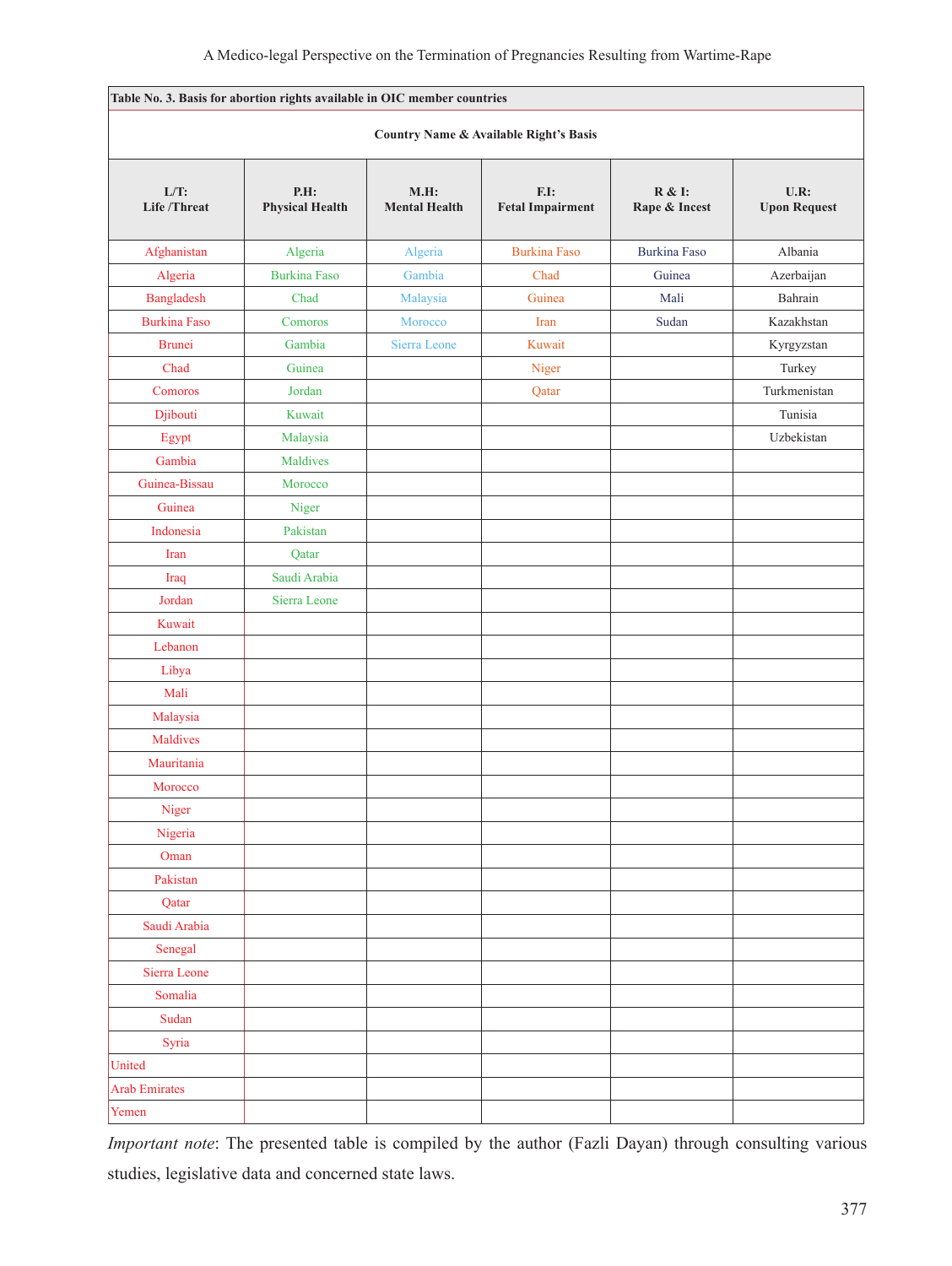| Table no. 4. Glimpse of the legal edict(s) regarding fetus termination resulting from sexual relation i.e. rape/adultery |                                           |                                                  |                                                                                                                                                                                                                           |                                                                                                                      |                             |  |
|--------------------------------------------------------------------------------------------------------------------------|-------------------------------------------|--------------------------------------------------|---------------------------------------------------------------------------------------------------------------------------------------------------------------------------------------------------------------------------|----------------------------------------------------------------------------------------------------------------------|-----------------------------|--|
| N                                                                                                                        | <b>Developmental</b><br><b>Stage name</b> | Time period/<br><b>Fetus age</b>                 | <b>Occurrence/ what</b><br>occurs                                                                                                                                                                                         | <b>Scholar's/Council's/ Country name</b>                                                                             | <b>Jurisprudential view</b> |  |
| 1                                                                                                                        |                                           |                                                  |                                                                                                                                                                                                                           | Rawwās Qal'ahjī <sup>(a)</sup> (Hanafī)                                                                              | Permitted                   |  |
|                                                                                                                          |                                           |                                                  |                                                                                                                                                                                                                           | $Al$ -Qardāwī <sup>(b)</sup> (Salafī)                                                                                | Permitted                   |  |
|                                                                                                                          |                                           |                                                  |                                                                                                                                                                                                                           | Alī al-Tantāwī <sup>(c)</sup> (Shāfi 'ī)                                                                             | Permitted                   |  |
|                                                                                                                          | Nutfah<br>(sperm/semen)                   | After                                            | Both the sperm and egg<br>(ovum) gathered in the<br>female's/mother's womb                                                                                                                                                | 'Ekrima Sa'īd Sabrī <sup>(d)</sup>                                                                                   | Permitted                   |  |
|                                                                                                                          |                                           | conception:<br>Up-to 40 days                     |                                                                                                                                                                                                                           | Islamic Supreme Council of Algeria <sup>(e)</sup>                                                                    | Permitted                   |  |
|                                                                                                                          |                                           |                                                  |                                                                                                                                                                                                                           | The Fatwa Committee of the National<br>Council for Islamic Religious Affairs of Permitted<br>Malaysia <sup>(f)</sup> |                             |  |
|                                                                                                                          |                                           |                                                  |                                                                                                                                                                                                                           | Kuwait <sup>(g)</sup>                                                                                                | Permitted                   |  |
|                                                                                                                          |                                           |                                                  |                                                                                                                                                                                                                           | Rawwās Qal'ahjī (Hanafī)                                                                                             | Permitted                   |  |
|                                                                                                                          | 'Alaqah<br>(Blood clot)                   |                                                  | fertilized<br>The<br>ovum<br>develops into a clinging/<br>congealed blood clot                                                                                                                                            | Al-Qardāwī (Salafī)                                                                                                  | Prohibited                  |  |
|                                                                                                                          |                                           |                                                  |                                                                                                                                                                                                                           | Alī al-Tantāwī (Shāfi'ī)                                                                                             | Permitted                   |  |
|                                                                                                                          |                                           | After                                            |                                                                                                                                                                                                                           | 'Ekrima Sa'īd Sabrī                                                                                                  | Permitted                   |  |
| $\overline{2}$                                                                                                           |                                           | conception:<br>41-80 days                        |                                                                                                                                                                                                                           | Islamic Supreme Council of Algeria                                                                                   | Permitted                   |  |
|                                                                                                                          |                                           |                                                  |                                                                                                                                                                                                                           | The Fatwa Committee of the National<br>Council for Islamic Religious Affairs of Permitted<br>Malaysia                |                             |  |
|                                                                                                                          |                                           |                                                  |                                                                                                                                                                                                                           | Kuwait                                                                                                               | Permitted                   |  |
|                                                                                                                          | Mudghah<br>(Lump of flesh)                | forms<br>Clot  <br>into<br>flesh:<br>81-120 days | Rawwās Qal'ahjī (Hanafī)<br>Alī al-Tantāwī (Shāfiʿī)<br>Al-Qardāwī (Salafī)<br>The congealed blood<br>clot forms into a clump<br>'Ekrima Sa'īd Sabrī<br>of flesh in the female's<br>Islamic Supreme<br>Womb<br>of Algeria |                                                                                                                      | Permitted                   |  |
| 3                                                                                                                        |                                           |                                                  |                                                                                                                                                                                                                           |                                                                                                                      | Permitted                   |  |
|                                                                                                                          |                                           |                                                  |                                                                                                                                                                                                                           |                                                                                                                      | Prohibited                  |  |
|                                                                                                                          |                                           |                                                  |                                                                                                                                                                                                                           |                                                                                                                      | Permitted                   |  |
|                                                                                                                          |                                           |                                                  |                                                                                                                                                                                                                           | Council                                                                                                              | Permitted                   |  |
|                                                                                                                          |                                           |                                                  |                                                                                                                                                                                                                           | The Fatwa Committee of the National<br>Council for Islamic Religious Affairs of Permitted<br>Malaysia                |                             |  |
|                                                                                                                          |                                           |                                                  |                                                                                                                                                                                                                           | Kuwait                                                                                                               | Permitted                   |  |
|                                                                                                                          | 'Izām (bones)<br>and <i>lahm</i> (flesh)  | skeleton:<br>121-180 days                        | The clamp of flesh<br>develops into (human)<br>skeleton i.e. bones and<br>muscles                                                                                                                                         | Rawwās Qal'ahjī (Hanafī)                                                                                             | Prohibited                  |  |
|                                                                                                                          |                                           |                                                  |                                                                                                                                                                                                                           | Al-Qardāwī (Salafī)                                                                                                  | Prohibited                  |  |
|                                                                                                                          |                                           |                                                  |                                                                                                                                                                                                                           | Alī al-Tantāwī (Shāfi'ī)                                                                                             | Permitted                   |  |
| $\overline{4}$                                                                                                           |                                           |                                                  |                                                                                                                                                                                                                           | Islamic Supreme<br>Council<br>of Algeria                                                                             | Prohibited                  |  |
|                                                                                                                          |                                           |                                                  |                                                                                                                                                                                                                           | The <i>Fatwa</i> Committee of the National<br>Council for Islamic Religious Affairs of Prohibited<br>Malaysia        |                             |  |
|                                                                                                                          |                                           |                                                  |                                                                                                                                                                                                                           | Kuwait                                                                                                               | Prohibited                  |  |
|                                                                                                                          |                                           |                                                  |                                                                                                                                                                                                                           | Rawwās Qal'ahjī (Hanafī)                                                                                             | Prohibited                  |  |
| $\overline{5}$                                                                                                           |                                           | human shape:<br>121-180 days                     | 120<br>days<br>conception the fetus is<br>being en-souls<br>with Allah's spirit                                                                                                                                           | Al-Qardāwī (Salafī)                                                                                                  | Prohibited                  |  |
|                                                                                                                          | Khlqan ākhar<br>(Sprit/<br>'ensoulment')  |                                                  |                                                                                                                                                                                                                           | after Alī al-Tantāwī <sup>(c)</sup> (Shāfi 'ī)                                                                       | Permitted                   |  |
|                                                                                                                          |                                           |                                                  |                                                                                                                                                                                                                           | Islamic supreme<br>Council of Algeria                                                                                | Prohibited                  |  |
|                                                                                                                          |                                           |                                                  |                                                                                                                                                                                                                           | The Fatwa Committee of the National<br>Council for Islamic Religious Affairs of Prohibited<br>Malaysia               |                             |  |
|                                                                                                                          |                                           |                                                  |                                                                                                                                                                                                                           | Kuwait                                                                                                               | Prohibited                  |  |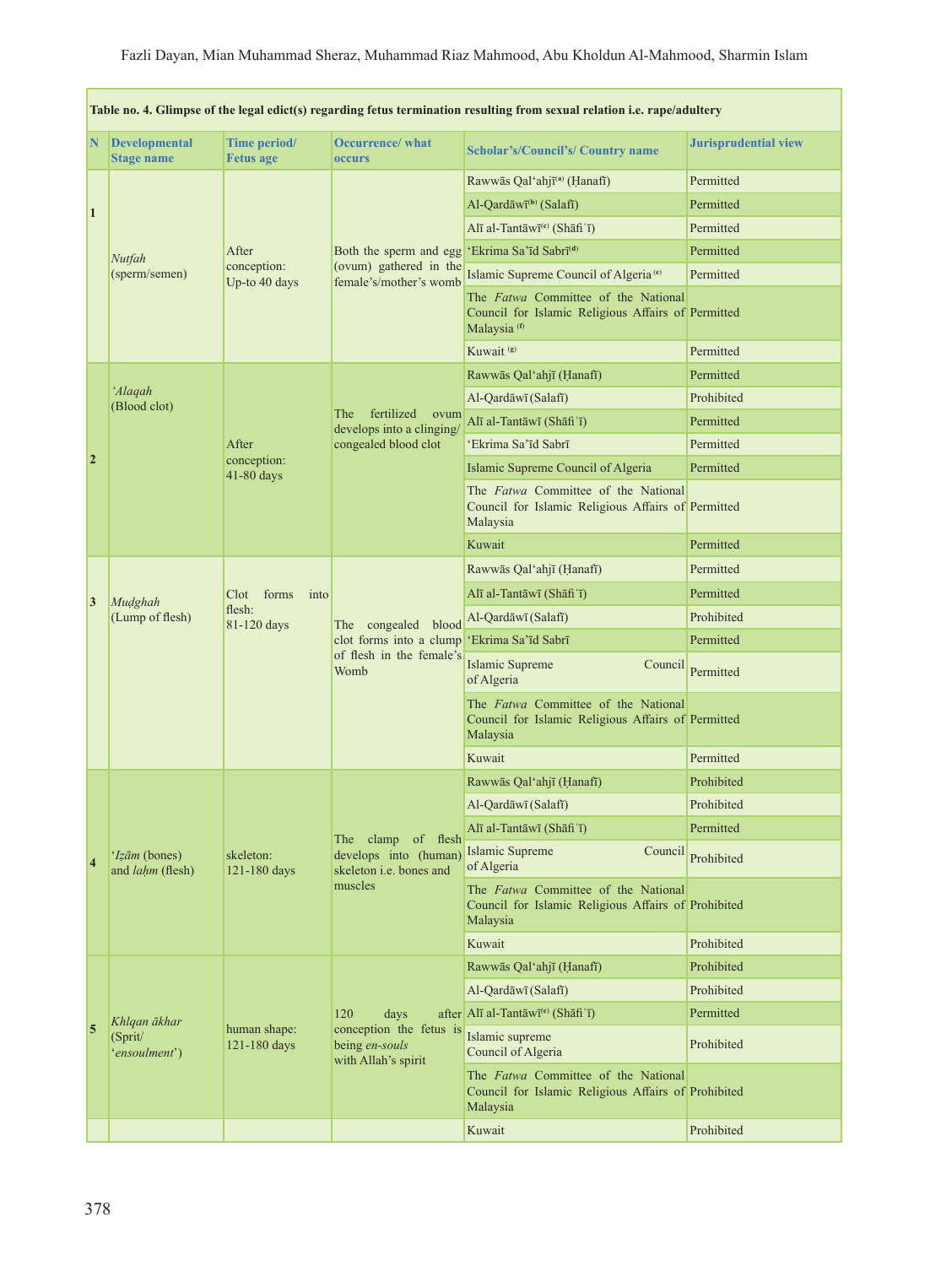independent title related to fetus termination resulting from illegal, unlawful and prohibited sexual activity. Although, earlier jurists' definitely talked about abortion in general way, but they did not make any distinction between the abortions consequences from lawful sexual relation than resulting from prohibited sexual activity. Similarly, they did not make any distinction between the pregnancies resulting from consensual and coerced sexual relation too. Despite the fact, some of the jurists such as al-Zarqānī,<sup>11</sup> al-Khurashī, 12'Ulaysh13 among the *Mālikī's*, and al-Ramlī 14 from the *Shāfiʻī* school of thought slightly discussed the case of rape resulting pregnancies.<sup>15</sup> But, this does however, did not meet the present day requirements. That is why; the contemporary Islamic legal discourse has been taken into account, and hence a summary of prominent legal edicts (*fatwā's*) are presented in shape of table for the ease of readers. Additionally, from the step  $4 \& 5$  one can draw a conclusion that fetus termination after 120 days is consensually prohibited except Alī al-Tantāwī (Shāfiʿī) who deems it permissible. Although, in our understanding, Alī al-Tantāwī's view point maybe opted by the unmarried rape victims i.e. women/girls. Since, in marital/marriage bond, even in case of rape/ adultery because of doubts, the resulting offspring possibly is attributed to bed. Further, those who hold prohibition for the fetus termination after it is being *en-sould*, yet, they deem it permissible in case of medical necessity; when the fetus threatens female's/ mother's health/life. Thus, in the later stages of fetal development, after 120 days, abortion was allowed only when the resulting offspring could cause an imminent threat to mother's life.<sup>16</sup>

(**a**) He was 'Abd al-Fattāḥ Rawwās Qal'ahjī al-Ḥanafī, (died. 2014/1435. H)

(**b**) Al-Qardāwī, approved a legal edict (*fatwa*) allowing fetus termination resulting from rape. He contended that "pertaining to abortion, the basic principle concerning it is unlawful. But, undoubtedly, raping a Muslim woman by an evil enemy is a strong reason for the victim to have an abortion". He also contended that "the above is the trend I follow in my *fatwa's* on this issue in normal cases. But there are some jurists who think that it is permissible to have an abortion within the first 40 days of pregnancy. Some of them even permit it until before the soul is breathed into the embryo. However, there are some exceptional cases in which one may adopt one of the latter views, and the stronger the excuse, the clearer the reason for the dispensation is, and if that is within the first 40 days, it means that the dispensation is more appropriate".<sup>17</sup>

(**c**) He was Muhammad Alī al-Tantāwī al-Shāfiʿī, remained a grand Imām/*Muftī* of al-Azhar from 1996-2010 and was a contemporary scholar of the Islamic law, issued a controversial *fatwa* in 2007; allowing raped victims (women/girls) to abort their resulting pregnancies even after (*ensoulment*) 120 days, provided that if they i.e. raped victims women/ girls are "of good reputation, chaste and pure".18 It is also reported that the same kind of *fatwa* was issued for the Bosnian women raped by Serbian forces to terminate their resulting pregnancies from unlawful/ unwilling sexual violence.<sup>19</sup>

(**d**) He was, Sheikh 'Ekrima Sa'īd Sabrī, remained a chief *Muftī* of the Palestinian from October 1999 to July 2006. So, in 1999, he permitted Muslim women who were raped in Kosovo war by the Serbs forces to take '*abortifacient*' i.e. abortion-inducing drugs/ medicine to prevent pregnancy resulting from rape, viewing that the newborn may be used as a weapon of war by the Serbian forces against the Muslims.<sup>20</sup> Thus, from this argumentation, it seems that his ('Ekrima Sa'īd Sabrī) decision/legal edict is based on the theory of jingoism (patriotism/nationalism) more than humanitarian and medical basis.<sup>21</sup>

(**e**) It is reported that a *fatwa* was issued for the Bosnian women raped by Serbian forces to terminate their resulting pregnancies resulting from unlawful/ unwilling sexual violence.<sup>22</sup>

(**f**) The *fatwa* committee of the national council for Islamic religious affairs of Malaysia, in its 52nd meeting held on July 1<sup>st</sup>, 2002, issued *fatwa* on the legality of abortion for rape victims within the four months. Thus, the *fatwa* committee concluded that it is illegal if the fetus is older than 120 days, since after the prescribed limits of four months '*ensoulment*' takes place i.e. the spirit is blowing in it. $^{23}$ 

(**f**) Factually, in Kuwait during the year of 1982, permission was granted to women/girls rape victims to abort their impaired fetuses within 4 months of gestation.<sup>24</sup> While in later stages of fetal development, after 120 days, abortion was allowed only when the resulting offspring could cause an imminent threat to mother's life.25

### **Discussions**

Certainly, the recent legal edicts concerning termination of pregnancies resulting from wartimerape and even in peace time rendered its treatments and therapies justified on the basis of medical necessity. But, at the same time, it must be noted that such decision should be based on the clinical judgment(s) with regard to intrinsic concerns. Thus,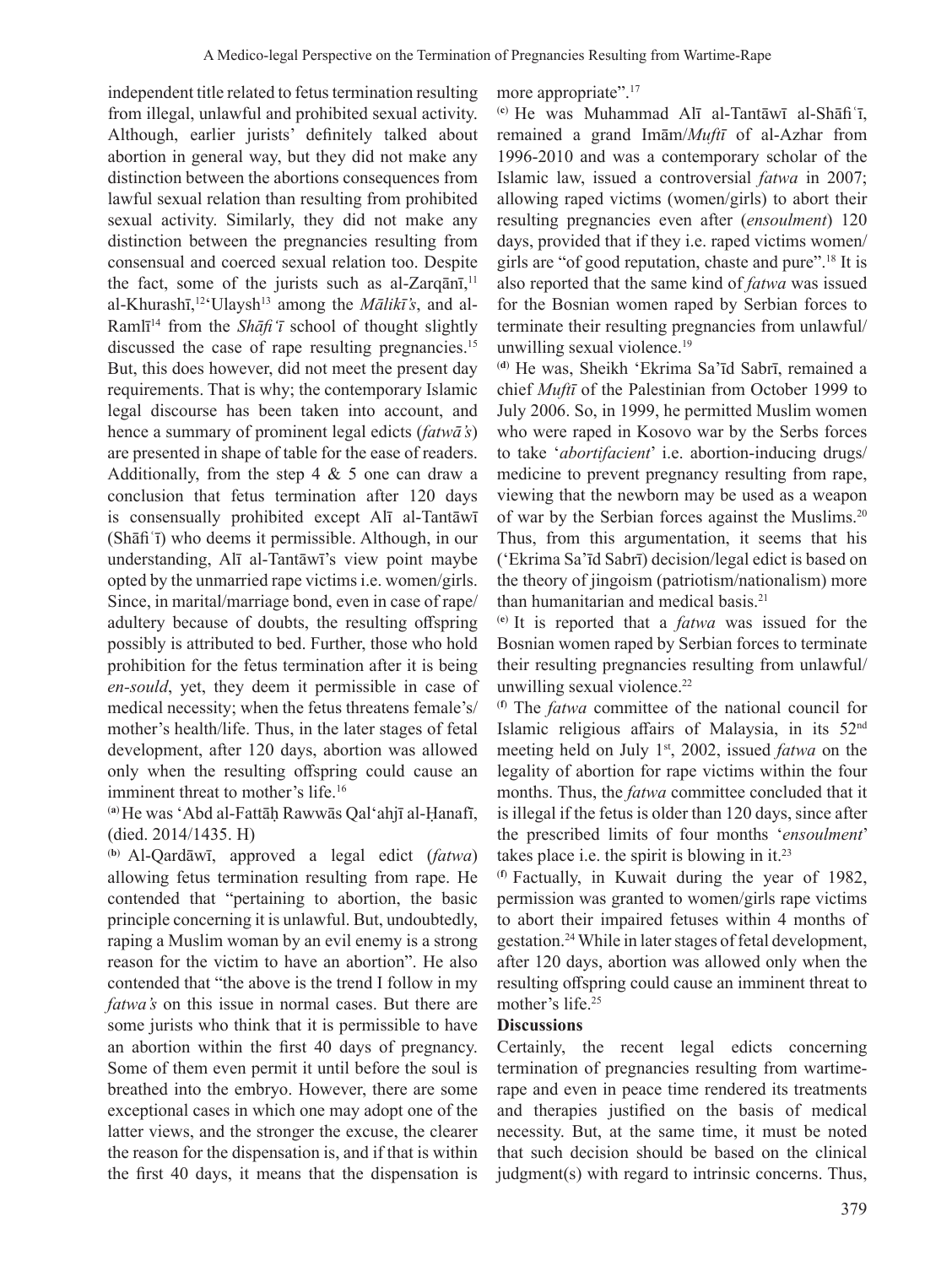prior to decision making, physicians', medical practitioners' and psychiatrists' should be aware of the legal, ethical and religious aspects connected to termination of pregnancies resulting from rape.

### **Intrinsic Concerns and Consequences**:

Generally, in Islamic law and Islamic bio-medical ethics, an ongoing scholarly controversy exists over the legal, ethical, medical and religious issues. One of them is 'abortion' or termination of pregnancy that refers to therapeutic abortion. Indeed, such practice is normally performed worldwide on the basis of necessity for the purpose of saving an existing life.<sup>26</sup> But, certainly, the issue of abortion in case of rape needs a thorough deliberation, because; 1) where a victim suffers from rape resulting pregnancy, and if it becomes clear from her clinical examination that the patient faces SSMD; '*significant symptoms of major depression*' and PTSD; '*post-traumatic stress disorder*' which might fulfill the requisite criteria for respective clinical/medical emergency, with regard to the high risk of a worsening psychiatric condition requiring intensive psychiatric management; for which the termination of pregnancy is the only remedy available, then such case justifies abortion on the basis of necessity and severe need? 2) Whereas, on the other hand, viewing the views of legal discourse; it is prohibited to terminate pregnancy while the soul has already been blown in it or once the fetus reaches to (or more than) the age of 120 days. Because, termination after the fetus is being *ensould* is considered as a crime against the unborn. But even, in such case, if necessity demands otherwise, then abortion is justified on the basis of necessity.<sup>27</sup> Equally, abortion or fetus termination after 120 days is permissible on the basis of established clinical/ medical emergency/necessity, for example, when in view of physicians, the fetus is physically deformed in nature or severely defective and terminally ill that could cause threat not only to mother's health, rather after the birth the baby/newborn will be a continues agony for the family and society.<sup>28</sup> Even then, these sorts of cases justify fetus termination/abortion for the larger interests of the family and society.29

### **Dilemma of Psychological and Mental Disorders: A Case of Necessity**

In contrast, having examined the legal discourse and the *modus-operandi* with regard to abortion, mostly verdicts/legal edicts are literally silent on the issue of psychological and mental disorders faced by the raped-victims particularly after inducing

pregnancies. Although, comparatively, the issue of psychological and mental disorders is more severe in nature than other medical grounds which are addressed/discussed by the existing legal edicts/ discourse, since it adversely affects not only the patient's life but also bears negative impacts on the associated family members.30

In case of pregnancy resulting from rape, the psychological effects may be devastating, particularly for a girl who's first sexual experience consisted of rape.<sup>31</sup> So, young and teenager girls who become pregnant at a very early age of their life faces serious risks to their health because the skeletal growth is incomplete in many girls/women until they attain the age of 18 years, while the birth canal may not mature until they reach to the age of 20-21 years. Thus, deaths related to pregnancy and childbirth ratio is 2-5 times higher among girls/women under the age of 18 than those aged are between 20-29 years.<sup>32</sup> Accordingly, sometimes, a woman/girl who becomes pregnant due to rape or unlawful sexual activity makes such decisions that will affect the continuing course of her life.33

### **The Case of Hypertension during Rape Resulting Pregnancies**:

The case of severe hypertension, sometime, creates the possibility of higher medical risks that often ruin the patient's health and life too. However, the legal edicts which are based on medical necessity clearly utter that if physicians affirm the case of medical necessity, then couple/mother can go for abortion even after (*ensoulment*) 120 days. But, question arises, where a raped victim (Muslim woman) makes a request for such procedure on psychological risks, then the existing legal discourse may allow such process of termination? Will, let us to simplify the issue furthermore, if an ordinary Muslim woman/ mother makes a request for fetus termination (resulting from lawful relation) less than the age of 120 days on the basis of medical necessity; that she had psychological grounds and it could cause an imminent threat to her life. So, accordingly, if her claim/request is based on the opinion of physicians and psychiatrists', then generally the legal edict might go in her favor with viewing that she qualifies for the legal provision which render allow such procedure on the basis of medical necessity. Moreover, a step forward, where the same may arises after 120 days, the fetus is being *en-sould*, then undoubtedly the legal edicts will allow her on the basis of medical necessity with a view of a good faith to save an existing life.<sup>34</sup>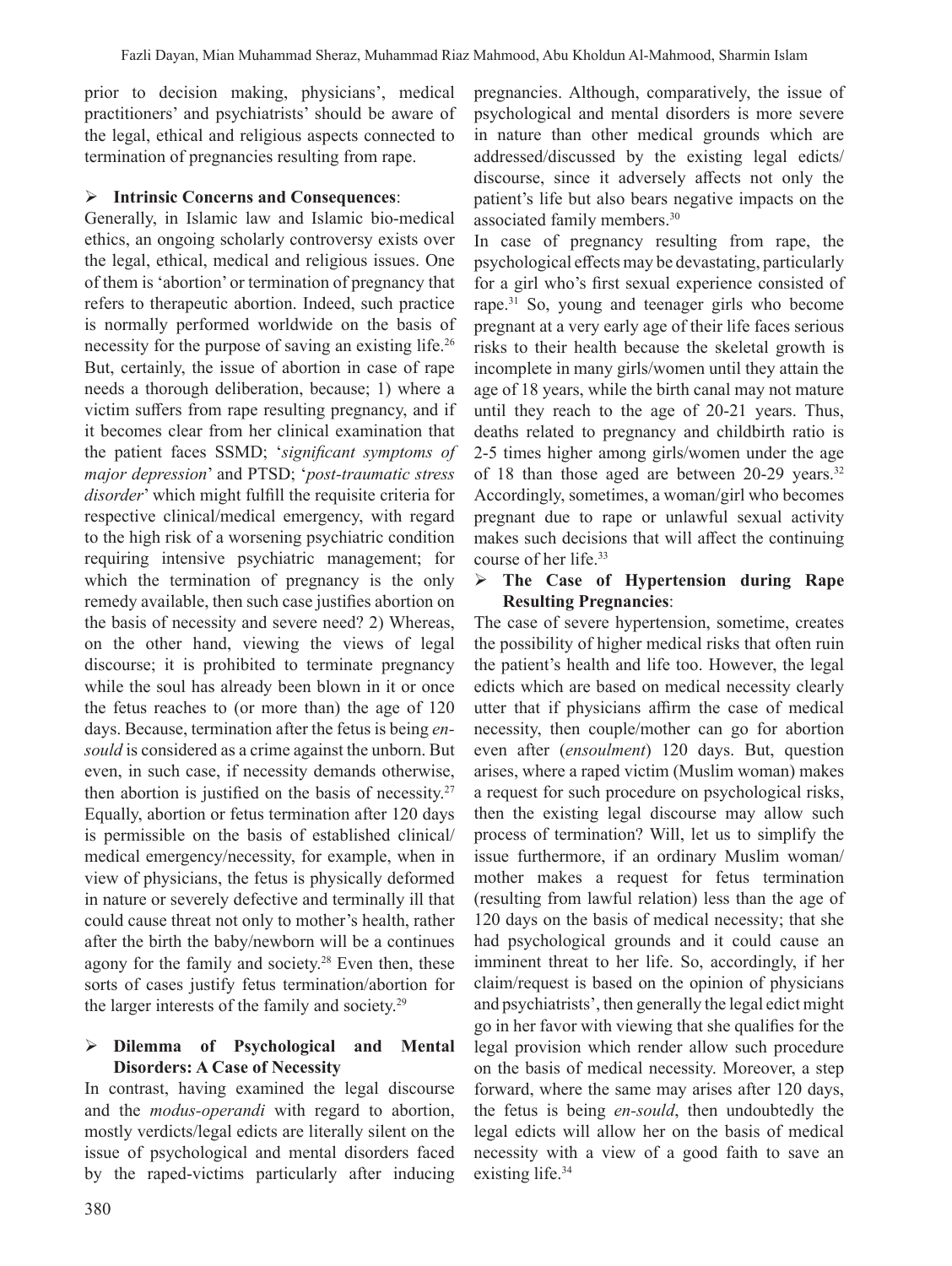# **Intrinsic/Cultural and Medical Concerns Connected to Rape Resulting Pregnancy**:

Indeed, mostly in rape cases the victim faces societal pressure that could causes hypertension, psychological, and mental disorders.<sup>35</sup> Accordingly, it could cause her fatal and non-fatal outcomes, such as 'death' due to intentional injury (murder) and sometime lead to 'suicide'. Equally it causes 'AIDS' and 'maternal mortality'. While nonfatal effects related to 'mental health' are 'low self-esteem', 'sexual risk-taking', 'substance and alcohol abuse' (particularly in western countries), 'anxiety' and 'depression', and distress associated to 'physical health' consequences in an 'injury', 'disability' and other 'physical symptoms', while issues linked to 'sexual and reproductive health' is the transmission of 'STIs' '*sexual transmission infections*', 'gynecological problems' that could lead to 'unwanted pregnancy','pregnancy complications', 'miscarriage', 'unsafe abortion/termination' and other connected sexual problems.36

In this way, the rape resulting pregnancy might face multiplicity of problems including mental agony and moral anguish not only from the victim's family but also from the society.<sup>37</sup> The reason is obvious, because in a country like Pakistan and more specifically in the northern western areas, where the religious, cultural, ethical and moral values are rigid, and the then resulting offspring could cause severe stress which might lead to hostility. As, the customary norms deem it such an act of agony and anguish. Then, off course, the future controversies' are imaginable, since these sorts of situations often rests several valuable lives. Thus, the resulting and impending concerns, despite of physical or mental health and other disabilities connected to fetal impairment resulting from rape, like social or economic reasons require a balance between imminent risks and benefits.38

The theory of risks vs. benefits, in our understanding, may play a very important role with regard to opt the view of continuity or termination of a pregnancy resulting from an unlawful/coerced activity, that could cause certain risks both physically and psychologically. Hence, these kinds of circumstances are made explicit in the Rabat conference on *Islam and family planning* in the year 1974; whereby an Indonesian scholar Achmad Gazālī listed conditions that justify an abortion that include rape, incest, psychological state of mother, and fetal impairment.<sup>39</sup> Additionally, al-Qardāwī approved a *fatwa* allowing termination of pregnancy resulting from rape; contended that, "undoubtedly, raping a

Muslim woman by an evil enemy is a strong reason for the victim to have an abortion".<sup>40</sup> Indeed, Alī al-Tantāwī, another contemporary scholar, issued a *fatwa* in 2007; allowing raped victims (women/ girls) to abort their resulting pregnancies even after (*ensoulment*) 120 days, provided that if they are "of good reputation, chaste and pure".<sup>41</sup> It is also reported that the same kind of *fatwa* (legal edict) was issued for the Bosnian women raped by Serbian forces to terminate their resulting pregnancies from unlawful/ unwilling sexual violence.<sup>42</sup> While a similar legal edict is also issued for the raped victims in Algeria.<sup>43</sup> It is also reported that some other Islamic scholars like Rawwās Qal'ahjī <sup>44</sup> al-Ḥanafī etc., and Islamic councils such as 'Islamic supreme council of Algeria' hold permissibility for abortion/fetus termination resulting from rape before '*ensoulment*'.45 Moreover, in Kuwait during the year of 1982, permission was granted to women/girls rape victims to abort their impaired fetuses within 4 months of gestation.<sup>46</sup> While in the later stages of fetal development, after 120 days, abortion was allowed only when the resulting offspring could cause an imminent threat to mother's life.<sup>47</sup> In addition, in 1999, 'Ekrima Sa'īd Sabrī, <sup>48</sup> chief *Muftī* of Palestinian permitted Muslim women who were raped in Kosovo war by the Serbs forces to take '*abortifacient*' i.e. abortion-inducing drugs/medicine to prevent pregnancy resulting from rape.<sup>49</sup> The *fatwa* committee of the national council for Islamic religious affairs of Malaysia, in its 52nd meeting held on July 1<sup>st</sup>, 2002, issued *fatwa* (legal edict) on the legality of abortion for rape victims within 4 months. $50$ 

### **Conclusion**

Consequently, the nature of psychological trauma of the raped victims encompasses a broad spectrum of psychological reactions and psychiatric morbidities. Because, an unwanted pregnancy often causes impaired mother-child relationship, which leave negative impacts on the infants' physical and mental health. Hence, non-allowance of abortion in such cases may expose the victim (raped women/girls) to further grief, sorrow and regret. However, on the other hand, legal and justified process if carried out for various reasons can overcome the probable risks, and accordingly it may rarely cause negative psychological/mental consequences. Since, as per majority opinion, almost all the jurists have an agreement that an imminent threat to the mother's life is a strong justification for induced abortion or fetus termination, no matter the stage of fetal gestation, provided that such process of abortion/termination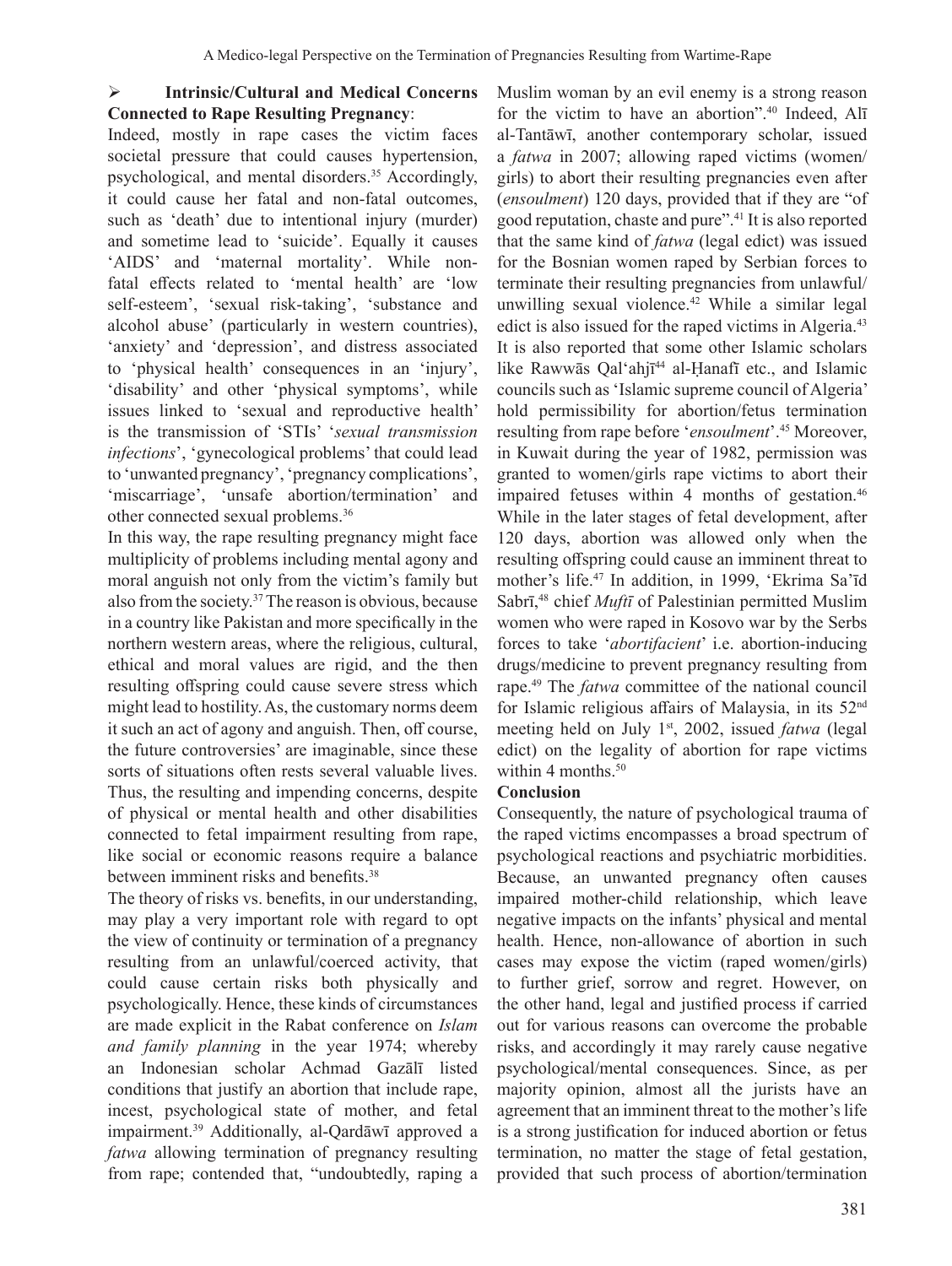after '*ensoulment*' must be based on strong medical necessity. Additionally, in our understanding, in normal circumstances the rape victims may refrain from opting practice after the fetus is being *en-sould*. Although, in extra ordinary situations, the views of 'Ekrima Sa'īd Sabrī (chief *Muftī* of Palestinian) and al-Tantāwī (grand *Muftī* of Egypt) may be acted upon, provided that the rape victims should be unmarried. Because, in case of an existing marital contract the then resulting offspring, even in case of rape, possibly be attributed to bed. But, once the legal and valid marital bond no longer exists, the view of both these leading scholars of Islamic law and jurisprudence may be opted particularly for unmarried women/ girls rape victims, as the victim and her family might wanted to get rid of the outcome of this iniquitous attack and especially from further moral, ethical and societal anguish, since the resulting offspring will also face the stain of an illegitimate child for entire life. For the reason of legal, ethical, moral and societal norms, the whole society will not forgive the rape victim and her entire family particularly the resulting offspring by calling him an illegitimate child or illicit genealogy. Therefore, she (the rape victim) will be given this dispensation out of necessity, especially in the first days of pregnancy till the fetus *en-souls* i.e. 4 months. But, nevertheless, the case of necessity in extra ordinary circumstances should be determined by religious scholars, physicians and people of wide experience and wisdom. Otherwise, the general/original rule (of prohibition) should be applied after 120 days (*ensoulment*) of gestation if

the rape victim is married woman. However, if the rape victim is unmarried, then the *fatwa* of Sa'īd Sabrī and al-Tantāwī may be opted, since there is an immense need to provide real solutions to such cases that would not contradict Islamic principles and biomedical norms.

#### **Competing, Financial Interests:**

The authors declared that they have no competing financial interests.

### **Conflict of Interest**:

The authors declared that they have no conflict of interest.

#### **Acknowledgement:**

The authors wish to acknowledge Prof. Dr. Muhammad Zia-Ul-Haq, Director General, Islamic Research Institute IIU, Islamabad, Pakistan, for his valuable comments and suggestions.

**Source of Funding:**

Nil

# **Contribution of Authors:**

**FD** perceived, conceived and designed the study, while **MMS** participated in its design and helped **FD** in critical review. **FD & MMS** both did data collection. **FD** solely did statistical data analysis. **MMS & MRM** helped **FD** in analysis. **FD** did manuscript writing & drafting. **AKA & SI** did final review of the manuscript. **FD** takes responsibility/ accountability for all aspects of work in ensuring that queries related to the integrity of the study are appropriately investigated and resolved. All the authors read and approved the study.

### **References:**

- 1. Al-Farīdah Zūzū. Al-ijhāḍ: Dirāsah fiqhīyah maqāṣidīyah. 1-49:26. DOI: http://elibrary.mediu.edu. my/books/MAL05737.pdf. Al-Kīlānī, Jamāl al-Dīn. The punishment of raping a woman and the sentence of aborting the rape pregnancy embryo in Islamic jurisdiction. Al-Aqsa University Journal: Humanities Series. 2016;(20)2:143-174. Umi Adzlin S, et al. Termination of pregnancy for a Muslim rape victim and dilemma in Malaysian setting: a case report. Malaysian Journal of Psychiatry. 2012;21(2):1-4.
- 2. Īdrīs. ('Abd al-Fattāḥ Maḥmūd). Al-Ijhāḍ min Manẓūr al-Islāmī: Baḥth Muqāran. Egypt. 1990:21-23. Fazli Dayan. The Application of Doctrine of Necessity in *Shariah* and Contemporary Medical Issues with Special Reference to Family Matters and Pakistani Law, (PhD Thesis), IIU, Islamabad, Pakistan, 2018, pp. 447-507.

Dr. Fazli Dayan, frequently writing on contemporary medical issues related to family matters. His authorship includes: Surrogacy and Inter-Related Issues: A Legal Analysis from the Perspective of Islamic Law. Journal of Applied Environmental and Biological Sciences. 2107;(6):31-40. The Status of Surrogacy, Surrogate Mother in Islamic Law: A Critical Analysis. Journal of Applied Environmental and Biological Sciences. 2017;(7):31-38. CRISPR Cas-9 genome editing and Islam: A religious perspective. Bangladesh Journal of Medical Science. 2019;18(1):7-13, 2019. Ethico-legal aspects of CRISPR Cas-9 genome editing: A balanced approach. Bangladesh Journal of Medical Science. 2020;19(1):11-16. Besides, Dr. Dayan's upcoming publications are:TheApplication of Necessity in Medical Treatment and Islamic Law: An Analysis. The Concept of Medical Treatment and Guidelines for Physicians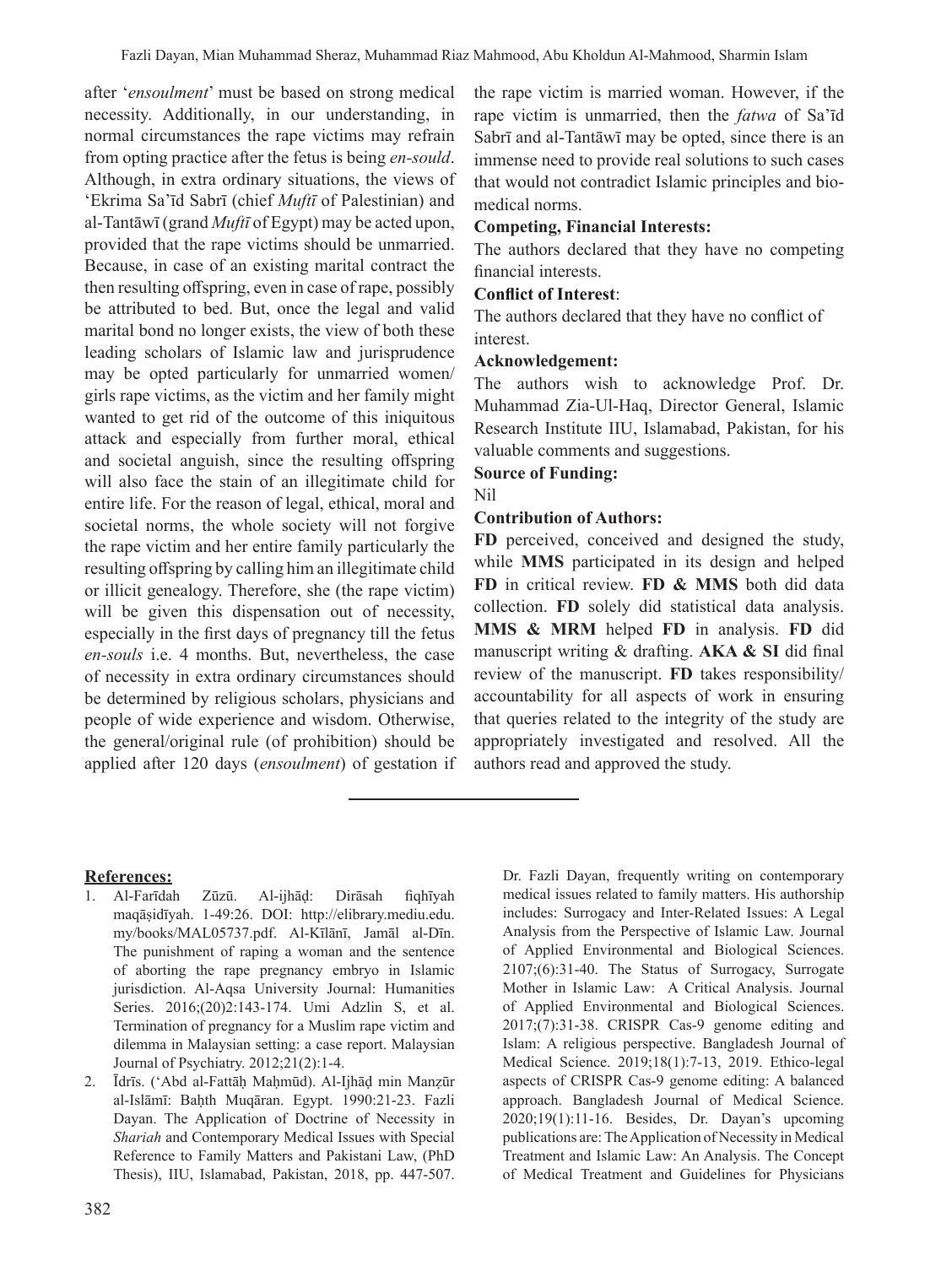in Islamic Perspective. Termination of Pregnancies Resulting from Wartime-Rape: An Islamic Perspective. And, Holding Health Care Accountable: A Solution to Mitigate Medical Malpractice in Pakistan. May Allah accept his efforts and guide him to the right path.

- 3. Maria de Bruyn. Violence, pregnancy and abortion Issues of women's rights and public health: A review of worldwide data and recommendations for action. IPAS, Chapel Hill, NC: USA. 2003:24. Kathryn Christine Arnold. Are the Perpetrators of Honor Killings Getting Away With Murder? Article 340 of the Jordanian Penal Code Analyzed Under the Convention on the Elimination of All Forms of Discrimination against Women.American University International Law Review. 2001;16(5):1343-1409.
- Maria de Bruyn. Violence, pregnancy and abortion Issues of women's rights and public health: A review of worldwide data and recommendations for action. IPAS, Chapel Hill, NC: USA. 2003:16. Catherine Warrick. The vanishing victim: criminal law and gender in Jordan. Law & Society Review. 2005;39(2):315-348.
- 5. News24 archives. Pregnant girl sentenced to public flogging. September 13<sup>th</sup>, 2000. BBC News. Nigerian woman sentenced to 100 lashes. August  $13<sup>th</sup>$ , 2000. BBC News. Sharia sentence for pregnant teenager. September 14th, 2000. Maria de Bruyn. Violence, pregnancy and abortion Issues of women's rights and public health: A review of worldwide data and recommendations for action. IPAS, Chapel Hill, NC: USA. 2003:16.
- 6. Cherif, Khadija et al., (*edits*). Justice through the eyes of women, court of women–Testimonies on violence against women in the Arab world. Beirut, Lebanon. 1995:28-30. Maria de Bruyn. Violence, pregnancy and abortion Issues of women's rights and public health: A review of worldwide data and recommendations for action. IPAS, Chapel Hill, NC: USA. 2003:2.
- 7. Bela Ganatra. Unsafe abortion in South and South-East Asia: a review of the evidence, *in* Preventing unsafe abortion and its consequences: priorities for research and action. (*edits*: Ina K. Warriner, Iqbal H. Shah). Guttmacher Institute, New York: USA. 2006:151-186. Maria de Bruyn. Violence, pregnancy and abortion Issues of women's rights and public health: A review of worldwide data and recommendations for action. IPAS, Chapel Hill, NC: USA. 2003:2.
- 8. Benninger-Budel, Carin. Violence against women in Egypt: a report, *in* Violence against women: 10 reports/ year 2000. WHO: World Organization against Torture: Geneva. 2000:237-261. Maria de Bruyn. Violence, pregnancy and abortion Issues of women's rights and public health: A review of worldwide data and recommendations for action. IPAS, Chapel Hill, NC: USA. 2003:20.
- 9. Nadera, Shalhoub-Kevorkian. The politics of disclosing female sexual abuse: a case study of Palestinian society. Child Abuse & Neglect. 1999;23(12):1275-1293. Maria de Bruyn. Violence, pregnancy and abortion Issues of women's rights and public health: A review of worldwide data and recommendations for action. IPAS, Chapel Hill, NC: USA. 2003:20.
- 10. United Nations: General Assembly. Declaration on the elimination of violence against women. Doc. A/ RES/48/104. 1993. Maria de Bruyn. Violence, pregnancy and abortion Issues of women's rights and public health: A review of worldwide data and recommendations for action. IPAS, Chapel Hill, NC: USA. 2003:20.
- 11. Al-Zarqānī. (Muḥammad bin 'Abd al-Bāqī bin Yūsuf al-Zarqānī al- Azharī al-Mālikī, died. 1122. H). Sharḥ al-Zarqānī 'alá Mukhtaṣar Khalīl, wa Ma'ahu al-Fatḥ al-Rabbānī fīmā dhuhila 'Anhu al-Zarqānī. Dār al-Kutub al-'Ilmīyah: Beriut. 2002(3):400.
- 12. Al-Khurashī. (Muḥammad bin 'Abdullāh al-Khurashī al-Mālikī, Abū 'Abdullāh, died. 1101. H). Sharh Mukhtasar al-Khalīl lil-Khurashī. Dār al-Fīkr li-Ṭibā'ah: Beirut. n.d(3):325.
- 13. 'Ulaysh, al-Mālikī maintained that if it [resulting pregnancy] is the outcome of adultery water/semen, then it should be restricted especially if she feared of the death because of its inducement i.e. pregnancy appearance and its further continuation. 'Ulaysh. (Muḥammad bin Aḥmad bin Muḥammad 'Ulaysh, Abū 'Abdullāh al-Mālikī, died. 1299. H). Fatḥ al-'Alī al-Mālik fī al-Fatwá 'alá Madhhab al-Imām Mālik. Dār al-Ma'rifah. n.d(1):399. Ulaysh. Minaḥ al-Jalīl Sharḥ Mukhtaṣar al-Khalīl. Dār al-Fikr: Beirut. 1989(1):361.
- 14. Al-Ramlī stated that if it (the resulting pregnancy) is the outcome of adulterer sperm/semen, then it envisage permissibility (of abortion) till the fetus *en-souls* (120 days). Al-Ramlī. (Shams al-Dīn Muḥammad Abī al- 'Abbās Aḥmad bin Hamza Shahāb al-Dīn al-Ramlī al-Shāfiʻī, died. 1004. H). Nihāyat al-Muḥtāj ilá Sharḥ al-Minhāj. Dār al-Fikr: Beirut. 1984(8):442. Al-'Ujaylī. (Sulaimān bin 'Umar bin Manūr al-'Ujaylī, known as, al-Jamal, al-Shāfiʿī, died. 1204. H). Fatḥ al-Wahhāb bi-Tawḍīḥ Sharḥ Manhaj al-Tullāb; al-Ma'rūf bi-Ḥāshiyat al-Jamal, (Manhaj al-ṭullāb lil-Anṣārī wa huwa Mukhtaṣar Minhāj al-ṭālibīn lil-Nawawī). Dār al-Fikr: Beirut. 1994(5):491. Al-Bujayrimī. (Sulaymān bin Muḥammad bin 'Umar al-Bujayrimī al-Shāfiʿī, died. 1221. H). Ḥāshiyat al-Bujayramī 'alá al-Khaṭīb; (Tuḥfat al-Ḥabīb 'alá Sharḥ al-Khaṭīb). Dār al-Fikr. 1995(3):360. Ibn Ḥajar al-Haythamī. (Aḥmad bin Muḥammad bin 'Alī bin Ḥajar al-Haythamī al-Shāfiʿī, died. 974. H). Tuhfat al-Muhtāj bi-Sharh al-Minhāj; wa Hawāshī al-Shirwānī wa al-'Abbādī. Dār Ihỵ āʾ al-Turāth al-ʿArabī. 1983(8):241. Al-Mawsū'ah al-Fiqhīyah al-Kuwaytīyah. Wizārat al-Awqāf wa al-Shu'ūn al-Islāmīyah, Dār al-Salāsil: Kuwait. 1404-1427.H(2):57-58.
- 15. Al-Mawsū'ah al-Fiqhīyah al-Kuwaytīyah. Wizārat al-Awqāf wa al-Shu'ūn al-Islāmīyah, Dār al-Salāsil: Kuwait. 1404-1427. H(2):57-58. Al-Kīlānī, Jamāl al-Dīn. The punishment of raping a woman and the sentence of aborting the rape pregnancy embryo in Islamic jurisdiction. Al-Aqsa University Journal: Humanities Series, 2016;(20)2:143-174.
- 16. Rispler-Chaim Vardict. The right not to be born: abortion of the disadvantaged fetus in contemporary fatwas, *in* Islamic Ethics of Life: Abortion, War and Euthanasia. (*edicts*: Jonathan E. Brockopp). University of South Carolina Press: Colombia. 2003:81-102.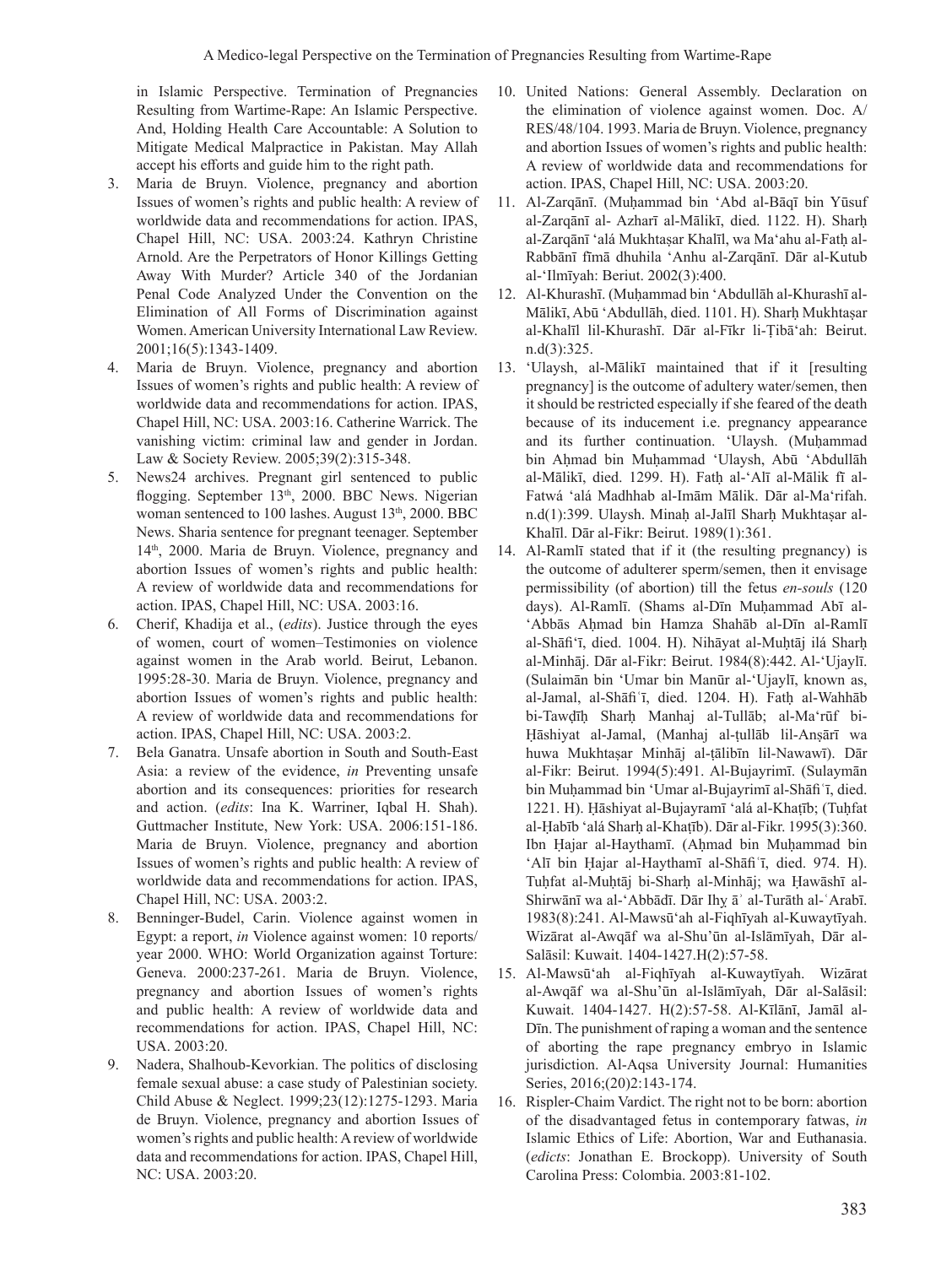- 17. Al-Qardāwī. (Yūsuf 'Abdullāh al-Qardāwī). Aborting a Fetus Resulting from Rape. 2004. DOI: http://www. islamawareness.net/FamilyPlanning/Abortion/abo\_ fatwa003.html.
- 18. A fatwa that permits the fetus termination resulting from rape at any time. By, *'*Alī al-Tantāwī. DOI: http://um.lahaonline.com/articles/view/12979.htm. Shapiro Gilla K. Abortion law *in* Muslim-majority countries: an overview of the Islamic discourse with policy implications. Health Policy and Planning. 2014;29(4):483-494. Leila Hessini. Islam and abortion: the diversity of discourses and practices. IDS: Bulletin. 2008;39(3):18-27.
- 19. Aramesh Kiarash. A Shiite perspective toward abortion. DARU Journal of Pharmaceutical Sciences. 2006;(S-1):37-39. Alhaji Umar Alkali, et al. Abortion: An infringement of the foetus' right to life in Islamic law. IIUMLJ. 2015;23(1):85-106.
- 20. Rispler-Chaim Vardict. The right not to be born: abortion of the disadvantaged fetus in contemporary fatwas, *in* Islamic Ethics of Life: Abortion, War and Euthanasia. (*edicts*: Jonathan E. Brockopp). University of South Carolina Press: Colombia. 2003:81-102.
- 21. Rispler-Chaim Vardict. The right not to be born: abortion of the disadvantaged fetus in contemporary fatwas, *in* Islamic Ethics of Life: Abortion, War and Euthanasia. (*edicts*: Jonathan E. Brockopp). University of South Carolina Press: Colombia. 2003:81-102.
- 22. Aramesh Kiarash. A Shiite perspective toward abortion. DARU Journal of Pharmaceutical Sciences. 2006;(S-1):37-39. Alhaji Umar Alkali, et al. Abortion: An infringement of the foetus' right to life in Islamic law. IIUMLJ. 2015;23(1):85-106.
- 23. Alhaji Umar Alkali, et al. Abortion: An infringement of the foetus' right to life in Islamic law. IIUMLJ. 2015;23(1):85-106.
- 24. Rispler-Chaim Vardict. The right not to be born: abortion of the disadvantaged fetus in contemporary fatwas, *in* Islamic Ethics of Life: Abortion, War and Euthanasia. (*edicts*: Jonathan E. Brockopp). University of South Carolina Press: Colombia. 2003:81-102.
- 25. Rispler-Chaim Vardict. The right not to be born: abortion of the disadvantaged fetus in contemporary fatwas, *in* Islamic Ethics of Life: Abortion, War and Euthanasia. (*edicts*: Jonathan E. Brockopp). University of South Carolina Press: Colombia. 2003:81-102. Al-Farīdah Zūzū. Al-ijhāḍ: Dirāsah fiqhīyah maqāṣidīyah. 1-49;26. DOI: http://elibrary.mediu.edu.my/books/MAL05737. pdf. Chelala C. Algerian abortion controversy highlights rape of war victims. Lancet. 1998;351(9113):1413.
- 26. Īdrīs. ('Abd al-Fattāḥ Maḥmūd). Al-Ijhāḍ min Manẓūr al-Islāmī: Baḥth Muqāran. Egypt. 1990:21-23.
- 27. Īdrīs. ('Abd al-Fattāḥ Maḥmūd). Al-Ijhāḍ min Manẓūr al-Islāmī: Baḥth Muqāran. Egypt. 1990:21-23.
- 28. Īdrīs. ('Abd al-Fattāḥ Maḥmūd). Al-Ijhāḍ min Manẓūr al-Islāmī: Baḥth Muqāran. Egypt. 1990:21-23.
- 29. Īdrīs. ('Abd al-Fattāḥ Maḥmūd). Al-Ijhāḍ min Manẓūr al-Islāmī: Baḥth Muqāran. Egypt. 1990:21-23.
- 30. Al-Farīdah Zūzū. Al-ijhāḍ: Dirāsah fiqhīyah maqāṣidīyah. 1-49;26. DOI: http://elibrary.mediu.edu.

my/books/MAL05737.pdf. Al-Kīlānī, Jamāl al-Dīn. The punishment of raping a woman and the sentence of aborting the rape pregnancy embryo in Islamic jurisdiction. Al-Aqsa University Journal: Humanities Series. 2016;(20)2:143-174. Umi Adzlin S, et al. Termination of pregnancy for a Muslim rape victim and dilemma in Malaysian setting: a case report. Malaysian Journal of Psychiatry. 2012;21(2):1-4.

- 31. Maria de Bruyn. Violence, pregnancy and abortion Issues of women's rights and public health: A review of worldwide data and recommendations for action. IPAS, Chapel Hill, NC: USA. 2003:2. WHO; World Health Organization. The second decade: improving adolescent health and development. Department of child and adolescent health and development family and community health. Doc. WHO/FRH/ADH/98.18, Rev1. WHO: Geneva. 1998.
- 32. Maria de Bruyn. Violence, pregnancy and abortion Issues of women's rights and public health: A review of worldwide data and recommendations for action. IPAS, Chapel Hill, NC: USA. 2003:2.
- 33. Maria de Bruyn. Violence, pregnancy and abortion Issues of women's rights and public health: A review of worldwide data and recommendations for action. IPAS, Chapel Hill, NC: USA. 2003:2.
- 34. Maria de Bruyn. Violence, pregnancy and abortion Issues of women's rights and public health: A review of worldwide data and recommendations for action. IPAS, Chapel Hill, NC: USA. 2003:2.Alireza Bagheri and Leila Afshar. Abortion in Different Islamic Jurisprudence: Case Commentaries. Asian Bioethics Review. 2011;3(4):360- 361. IDPH; 'Illinois Department of Public Health'. Genetics and newborn screening. DOI: http://www.idph. state.il.us/HealthWellness/maternal\_serum.htm.
- 35. Maria de Bruyn. Violence, pregnancy and abortion Issues of women's rights and public health: A review of worldwide data and recommendations for action. IPAS, Chapel Hill, NC: USA. 2003:1-10.
- 36. Maria de Bruyn. Violence, pregnancy and abortion Issues of women's rights and public health: A review of worldwide data and recommendations for action. IPAS, Chapel Hill, NC: USA. 2003:3. Catherine Warrick. The vanishing victim: criminal law and gender in Jordan. Law & Society Review. 2005;39(2):315-348.
- 37. Maria de Bruyn. Violence, pregnancy and abortion Issues of women's rights and public health: A review of worldwide data and recommendations for action. IPAS, Chapel Hill, NC: USA. 2003:3. Catherine Warrick. The vanishing victim: criminal law and gender in Jordan. Law & Society Review. 2005;39(2):315-348.
- 38. Maria de Bruyn. Violence, pregnancy and abortion Issues of women's rights and public health: A review of worldwide data and recommendations for action. IPAS, Chapel Hill, NC: USA. 2003:3. Catherine Warrick. The vanishing victim: criminal law and gender in Jordan. Law & Society Review. 2005;39(2):315-348. Shapiro Gilla K. Abortion law in Muslim-majority countries: an overview of the Islamic discourse with policy implications. Health Policy and Planning. 2014;29(4):483-494.
- 39. Maria de Bruyn. Violence, pregnancy and abortion